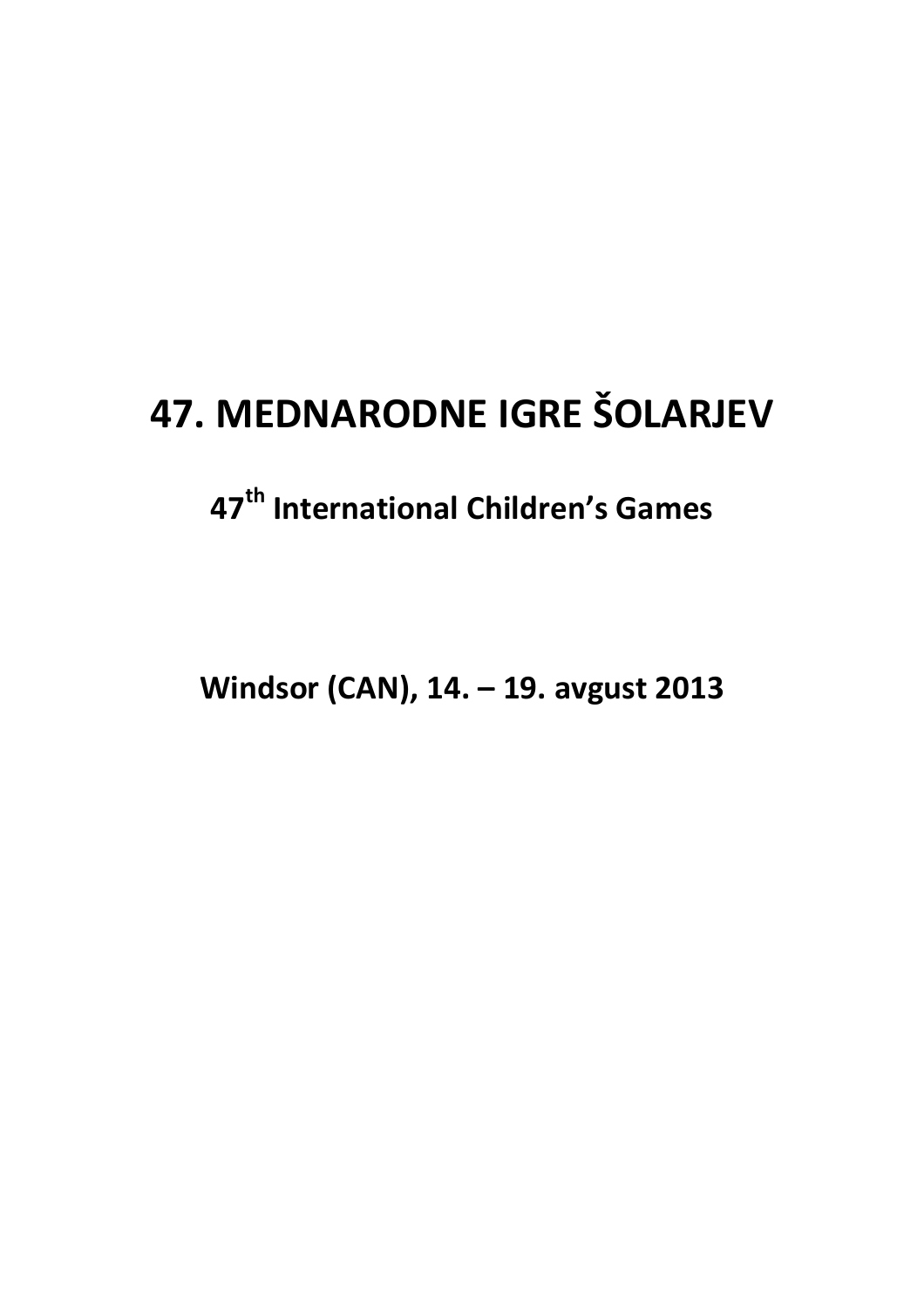## **16. avgust 2013**

| Prelims<br>Year Team<br>Wind H#<br>Name<br>Preliminaries<br>1 Yu, Bolan<br>Beijing, China<br>5<br>11.56Q<br>0.2<br>2 Rowe, Rojae<br>Windsor-Essex<br>11.58Q<br>1.2<br>2<br>Bangkok, Thailand<br>3 Phosri, Vitsanu<br>$11.65Q - 1.2$<br>6<br>4 Yu, Sen, Shen<br>New Taipei City<br>$11.66Q - 0.3$<br>$\mathbf{1}$<br>5 Luc, Valentin<br>Vevey-Switzerland<br>3<br>11.770 0.6<br>6 Pavlovic, Grega<br>Ptuj, Slovenia<br>$11.92Q - 0.6$<br>4 |
|-------------------------------------------------------------------------------------------------------------------------------------------------------------------------------------------------------------------------------------------------------------------------------------------------------------------------------------------------------------------------------------------------------------------------------------------|
|                                                                                                                                                                                                                                                                                                                                                                                                                                           |
|                                                                                                                                                                                                                                                                                                                                                                                                                                           |
|                                                                                                                                                                                                                                                                                                                                                                                                                                           |
|                                                                                                                                                                                                                                                                                                                                                                                                                                           |
|                                                                                                                                                                                                                                                                                                                                                                                                                                           |
|                                                                                                                                                                                                                                                                                                                                                                                                                                           |
|                                                                                                                                                                                                                                                                                                                                                                                                                                           |
|                                                                                                                                                                                                                                                                                                                                                                                                                                           |
|                                                                                                                                                                                                                                                                                                                                                                                                                                           |
| Bangkok, Thailand<br>5<br>7 Homwan, Jirasak<br>11.69Q<br>0.2                                                                                                                                                                                                                                                                                                                                                                              |
| $\overline{a}$<br>8 Boda, Boldizsar<br>Szombathley<br>11.75Q<br>1.2                                                                                                                                                                                                                                                                                                                                                                       |
| 9 Wen, Cheng, Zhuo<br>New Taipei City<br>3<br>11.78Q<br>0.6                                                                                                                                                                                                                                                                                                                                                                               |
| 10 Li, Qi<br>Beijing, China<br>$11.88Q - 1.2$<br>6 11.873                                                                                                                                                                                                                                                                                                                                                                                 |
| 11 Ho, Chi Kin. Joel<br>$11.91Q - 0.3$<br>$\mathbf{1}$<br>Singapore                                                                                                                                                                                                                                                                                                                                                                       |
| 12 Guignard, Romain<br>$12.42Q - 0.6$<br>$\overline{4}$<br>Lausanne                                                                                                                                                                                                                                                                                                                                                                       |
| 13 Zienert, Simon<br>5<br>Freiberg, Germany<br>$11.80q$ 0.2                                                                                                                                                                                                                                                                                                                                                                               |
| Taipei City Taiwan,<br>2 11.878<br>14 Wu, Er-Chang<br>11.88q<br>1.2                                                                                                                                                                                                                                                                                                                                                                       |
| 15 Faiuz, Rayhan<br>Singapore<br>3<br>12.04q<br>0.6                                                                                                                                                                                                                                                                                                                                                                                       |
| 16 Wiskamp, Yoshiki<br>Darmstadt, Germany<br>$12.10q - 0.3$<br>$\mathbf{1}$                                                                                                                                                                                                                                                                                                                                                               |
| 17 Bent, Lachlan<br>3 12.106<br>Lake MacQuarrie<br>$12.11q$ 0.6                                                                                                                                                                                                                                                                                                                                                                           |
| 17 Zander, Nicholas<br>Lake MacOuarrie<br>6 12.106<br>$12.11q - 1.2$                                                                                                                                                                                                                                                                                                                                                                      |
| 19 Ben David, Jonathan<br>Emek Hefer, Israel<br>2<br>12.13q<br>1.2                                                                                                                                                                                                                                                                                                                                                                        |
| 2<br>20 Kovac, Miha<br>Ptuj, Slovenia<br>12.15q<br>1.2                                                                                                                                                                                                                                                                                                                                                                                    |
| 21 Horvat, Marko<br>Murska Sobota<br>3<br>12.19q<br>0.6                                                                                                                                                                                                                                                                                                                                                                                   |
| 5<br>22 Vucina, Tim<br>Velenje, Slovenia<br>12.23q<br>0.2                                                                                                                                                                                                                                                                                                                                                                                 |
| 23 Sousa Prado, Marcio<br>6<br>Lausanne<br>$12.35q -1.2$                                                                                                                                                                                                                                                                                                                                                                                  |
| 5<br>24 Squires, Shelby<br>Six Nations Canada<br>$12.44q$ 0.2                                                                                                                                                                                                                                                                                                                                                                             |
| 25 Zerjav, Luka<br>Murska Sobota<br>$\mathbf{1}$<br>$12.73 - 0.3$                                                                                                                                                                                                                                                                                                                                                                         |
| 26 Andrejc, Ziga<br>12.74<br>$-1.2$<br>6<br>Ravnena                                                                                                                                                                                                                                                                                                                                                                                       |
| 27 Matthys, Frodoric<br>12.95<br>0.2<br>5<br>Vevey-Switzerland                                                                                                                                                                                                                                                                                                                                                                            |
| Uzhhorod, Ukraine<br>5<br>28 Sehlyanyk, Dmytro<br>13.02<br>0.2                                                                                                                                                                                                                                                                                                                                                                            |
| 29 Hill, Luke<br>Six Nations Canada<br>13.04<br>$\mathbf{1}$<br>$-0.3$                                                                                                                                                                                                                                                                                                                                                                    |
| 2<br>30 Mueller, Manuel<br>Kempten, Germany<br>13.08<br>1.2                                                                                                                                                                                                                                                                                                                                                                               |
| 31 Subasic, Alen<br>Velenje, Slovenia<br>13.13<br>$-0.6$<br>4                                                                                                                                                                                                                                                                                                                                                                             |
| Wennigsen, Germany<br>32 Japtok, Felix<br>13.36<br>$-0.3$<br>$\mathbf{1}$                                                                                                                                                                                                                                                                                                                                                                 |
| 33 Gonzalez, Nicolas<br>Delemont<br>13.44<br>$-1.2$<br>6                                                                                                                                                                                                                                                                                                                                                                                  |
| 34 Todd, Yahiya<br>3<br>Coventry England<br>13.52<br>0.6                                                                                                                                                                                                                                                                                                                                                                                  |
| 35 Lee, Chungeun<br>Daegu, South Korea<br>13.54<br>$-0.6$<br>4                                                                                                                                                                                                                                                                                                                                                                            |
| 3<br>36 Babynets, Roman<br>Uzhhorod, Ukraine<br>13.68<br>0.6                                                                                                                                                                                                                                                                                                                                                                              |
| 37 Macek, Tilen<br>4<br>14.01<br>$-0.6$<br>Ravnena                                                                                                                                                                                                                                                                                                                                                                                        |
| 38 Jeong, Hyunjae<br>14.52<br>4<br>Daegu, South Korea<br>$-0.6$                                                                                                                                                                                                                                                                                                                                                                           |
| Emek Hefer, Israel<br>15.15<br>3<br>39 Sternberg Bauer, Livne<br>0.6                                                                                                                                                                                                                                                                                                                                                                      |
| 40 Vermilion, Samuel<br>2<br>Marion, Ind U S A<br>15.63<br>1.2                                                                                                                                                                                                                                                                                                                                                                            |
| 6<br>41 Kick, Wyatt<br>Six Nations Canada<br>19.22<br>$-1.2$                                                                                                                                                                                                                                                                                                                                                                              |

Girls 800 Meter

=================================================================== Year Team **Prelims** H# =================================================================== Preliminaries 1 Bezjak, Nika Maribor, Slovenia 2:19.70Q 5 2 McNicol, Pamela SouthLanarkshire 2:21.28Q 1 3 Chen, Shuo Beijing, China 2:23.66Q 4 4 0'Neill, Taryn Kelowna, BC Canada 2:24.27Q 3 5 Hewitt, Chloe Hamilton ON 2:25.03Q 2 6 Klein, Laura Wennigsen, Germany 2:20.32q 5 7 Wang, Tao Beijing, China 2:21.29q 1 8 Boycott, Kate Windsor-Essex 2:22.22q 1 9 Smith, Jenna Hamilton ON 2:24.35q 3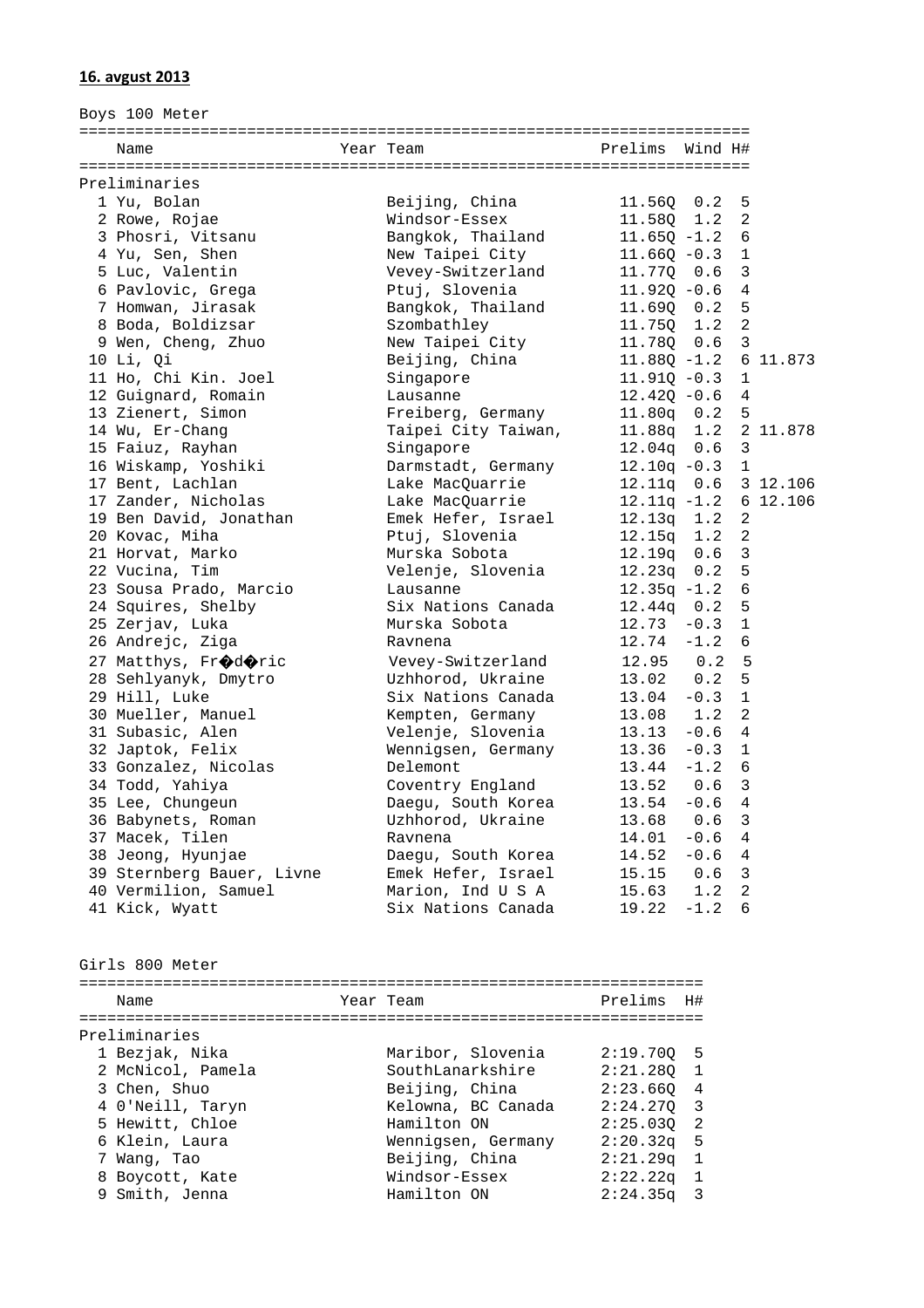| 10 Khandeeva, Alina                    | Ufa, Russia                            | $2:24.51q$ 3                           |          |
|----------------------------------------|----------------------------------------|----------------------------------------|----------|
| 11 Kydoniati, Vasiliki                 | Patras, Greece                         | 2:25.48q<br>2                          |          |
| 12 Ogle, Nicole                        | Lake MacQuarrie                        | $2:26.02q$ 4                           |          |
| 13 Tertsch, Lisa                       | Darmstadt, Germany                     | $2:26.53q$ 3                           |          |
| 14 Cesnik, Tina                        | Ravnena                                | 2:26.55q<br>$\overline{4}$             |          |
| 15 Zudor, Melinda                      | Medias, Romania                        | 5<br>2:26.94q                          |          |
| 16 Martin, Lily                        | Coventry England                       | 2<br>$2:27.47$ q                       |          |
| 17 Ocvirk, Tija                        | Celje, Slovenia                        | 5<br>2:27.59                           |          |
| 18 Heinrith, Eva                       | Maribor, Slovenia                      | $\mathbf{1}$<br>2:33.15                |          |
| 19 Schiel, Antonia                     | Wennigsen, Germany                     | 2:33.18<br>4                           |          |
| 20 Mroczek, Oxana                      | Vevey-Switzerland                      | 2:33.87<br>4                           |          |
| 21 Pogorevc, Manca                     | Velenje, Slovenia                      | 2:34.79<br>$\mathbf{1}$                |          |
| 22 Potocnik, Zala                      | Velenje, Slovenia                      | 2<br>2:35.01                           |          |
| 23 Minshull, Ellie                     | Coventry England                       | 5<br>2:37.00                           |          |
| 24 Misevski, Amadeja                   | Ravnena                                | $\mathbf 1$<br>2:40.05                 |          |
| 25 Wuensche, Annabelle                 | Freiberg, Germany                      | $\sqrt{2}$<br>2:40.32                  |          |
| 26 Grutter, Lisa                       | Delemont                               | $\mathbf{1}$<br>2:41.13                |          |
| 27 Sandifeer, Sadie                    | Chesterfield                           | 2:42.36<br>3                           |          |
| 28 Toll, Vanessa                       | Freiberg, Germany                      | $\overline{a}$<br>2:43.29              |          |
| 29 Lavi, Ziv                           | Emek Hefer, Israel                     | 2:43.36<br>5                           |          |
| 30 Martineau, Joanne                   | Montreux                               | 2:43.41<br>4                           |          |
| 31 Corso, Meryl                        | Delemont                               | 2:46.91<br>5                           |          |
| 32 Abeln, Maruska                      | Slovenj Gradec                         | 2<br>2:47.38                           |          |
| 33 Puleo, Emily                        | Chesterfield                           | 4<br>2:51.84                           |          |
| 34 Maucec, Sasa                        | Murska Sobota                          | $\overline{3}$<br>3:03.36              |          |
| 35 Hefer, Yasmin                       | Emek Hefer, Israel                     | 5<br>3:04.60                           |          |
| 36 Porter, Emily                       | Six Nations Canada                     | 3:12.88<br>4                           |          |
|                                        |                                        |                                        |          |
| Name                                   | Year Team                              | Prelims Wind H#                        |          |
|                                        |                                        |                                        |          |
| Preliminaries                          |                                        |                                        |          |
| 1 Devereaux, Najon                     | Oakland, CA USA                        | 12.69Q 0.2<br>4                        |          |
| 2 Nixon, Jaden                         | Oakland, CA U S A                      | $12.71Q - 0.1$<br>5                    |          |
| 3 Liao, Yan-Jun                        | Taipei City Taiwan,                    | $\epsilon$<br>12.77Q    1.0            |          |
| 4 Bedrac, Maja                         | Ptuj, Slovenia                         | 2<br>$13.02Q - 0.5$                    |          |
| 5 Roberts, Victoria                    | Coventry England                       | 3<br>$13.06Q - 1.3$                    |          |
| 6 Varga, Nikolett                      | Szombathley                            | 13.16Q<br>2.5                          | 7 13.159 |
| 7 Mulder, Jaiden                       | Windsor-Essex                          | 13.20Q<br>0.6<br>1                     |          |
| 8 Warby, Isobel                        | Lake MacQuarrie                        | 0.2<br>12.78Q<br>4                     |          |
| 9 Dobersek, Urska                      | Slovenj Gradec                         | 12.91Q<br>1.0<br>6                     |          |
| 10 Mugara, Wadzanai                    | Coventry England                       | 5<br>$13.120 - 0.1$                    |          |
| 11 Lor, Anna                           | Kecskemetz, Hungary                    | $13.16Q - 1.3$                         | 3 13.160 |
| 12 Bottos, Brooke                      | Hamilton ON                            | $13.19Q - 0.5$                         | 2 13.184 |
| 13 Werly, Salome                       | Lausanne                               | 13.27Q<br>0.6<br>$\mathbf 1$           |          |
| 14 Fandi Ahmad, Iman                   | Singapore                              | 13.35Q<br>2.5                          | 7 13.348 |
| 15 Efstratiou, Christina               | Patras, Greece                         | 4<br>13.07q<br>0.2                     |          |
| 16 Dubois, Marissa                     | Hamilton ON                            | 13.19q<br>0.2                          | 4 13.186 |
| 17 Nuikina, Evgeniia                   | Ufa, Russia                            | 3<br>$13.25q -1.3$                     |          |
| 18 Kashful Anwar, Ismi Zahi            | Singapore                              | $13.26q -0.1$<br>5                     |          |
| 19 De Jager, Bernice                   | Lake MacQuarrie                        | 13.28q<br>1.0<br>6                     |          |
| 20 Scheidhammer, Nina                  | Kempten, Germany                       | 13.31q<br>1.0<br>6                     |          |
| 21 Papavasilopoulou, Maria             | Patras, Greece                         | 4<br>13.32q<br>0.2                     |          |
| 22 Zadravec, Anja                      | Murska Sobota                          | 5<br>$13.35q - 0.1$                    | 13.342   |
| 23 Cirar, Neja                         | Velenje, Slovenia                      | 13.40q<br>6<br>1.0                     |          |
| 24 Schanz, Clara                       | Darmstadt, Germany                     | 13.41q<br>$\mathbf{1}$<br>0.6          |          |
| 25 Bassett, Sarah<br>26 Minkus, Maggie | SouthLanarkshire<br>Kelowna, BC Canada | 13.46<br>2.5<br>7<br>7<br>13.56<br>2.5 |          |

28 Campanico Galego, Melani Lausanne 13.61 2.5 7

29 Labadie, Cheyann Windsor-Essex 13.64 0.6 1 13.631

 30 Timergazina, Eliza Ufa, Russia 13.64 -1.3 3 13.635 31 Sapienza, Anna Kempten, Germany 13.67 0.2 4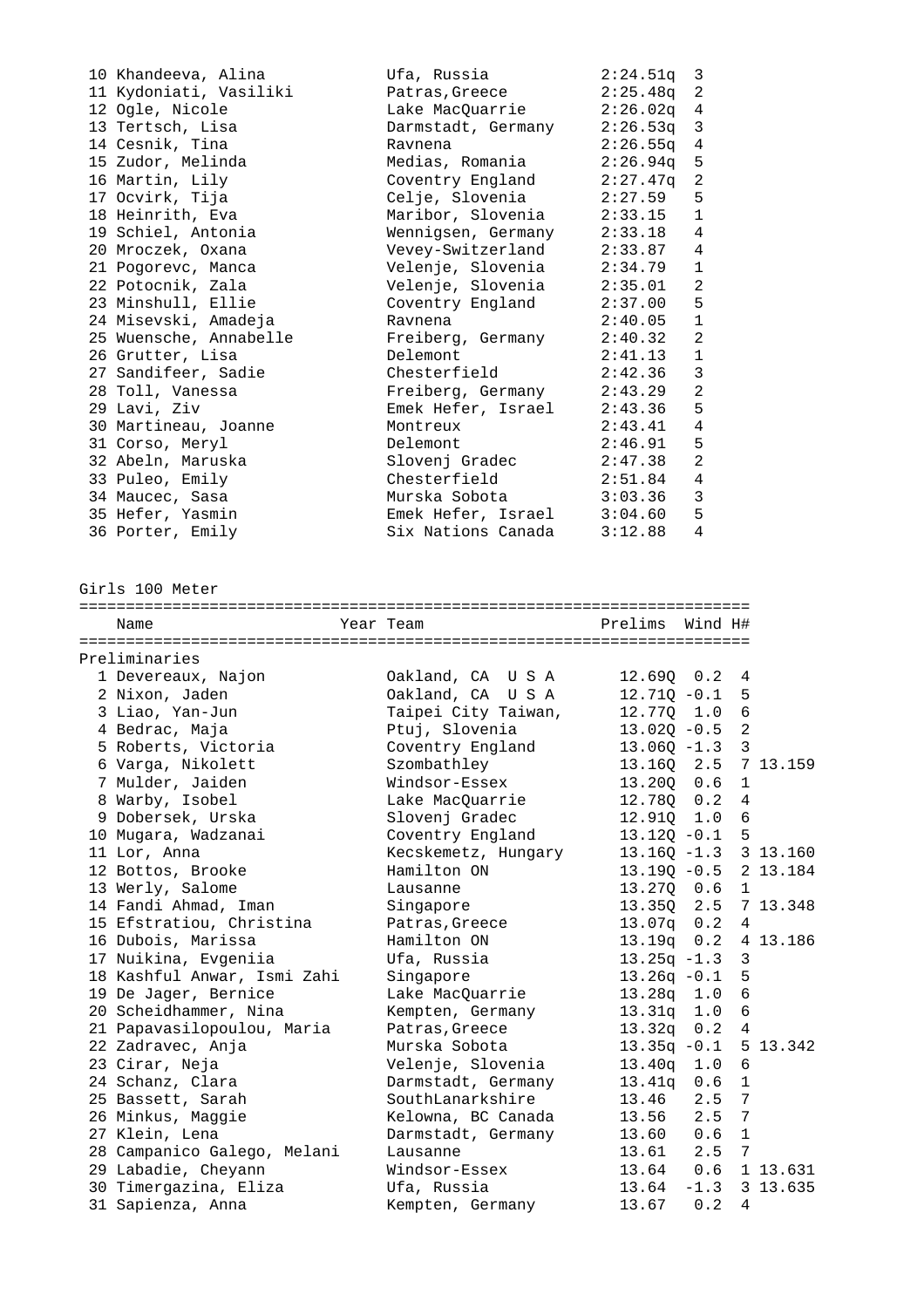| 32 Trommer, Gal            | Emek Hefer, Israel              | 13.68 1.0       |          | 6 |
|----------------------------|---------------------------------|-----------------|----------|---|
| 33 Keuc, Mojca             | Maribor, Slovenia               | 13.73           | $-0.1$ 5 |   |
| 34 Mason, Chloe            | SouthLanarkshire                | $13.81 - 0.1$ 5 |          |   |
| 35 Kopun, Sabina           | Murska Sobota                   | $13.82 - 0.5$ 2 |          |   |
| 36 Cafuta, Ana             | Velenje, Slovenia               | $13.92 -1.3$ 3  |          |   |
| 37 Turk, Tina              | Ptuj, Slovenia                  | $13.96 - 0.5$ 2 |          |   |
| 38 Pierdziwol, Lina        | Wennigsen, Germany              | $13.98 - 1.3$ 3 |          |   |
| 39 Shelepets, Oleksandra   | Uzhhorod, Ukraine               | 13.99 0.2 4     |          |   |
| 40 Pointet, Cloe           | Montreux                        | 14.03 2.5       |          | 7 |
| 41 Bachmann, Sophie        | Freiberg, Germany               | $14.07 - 1.3$ 3 |          |   |
| 42 Velissari, Melpomeni    | Sparta Greece                   | $14.12 - 0.5$ 2 |          |   |
| 43 De Kalbermatten, Audrey | Montreux                        | $14.26$ 0.6 1   |          |   |
| 44 Demeter, Denisa         | Medias, Romania                 | 14.40 1.0 6     |          |   |
| 45 Kreisel, Luise          | Wennigsen, Germany 14.49 -0.1 5 |                 |          |   |
| 46 Rotovnik, Zoja          | Slovenj Gradec                  | $14.69 - 1.3$ 3 |          |   |
| 47 Praprotnik, Tisa        | Ravnena                         | $14.88 - 0.5$ 2 |          |   |
| 48 Chevre, Aaricia         | Delemont                        | 15.06 1.0 6     |          |   |
| 49 Bomberry, Kaylee        | Six Nations Canada              | 15.20 0.6       |          | 1 |
| 50 Svrdlov, Ella           | Emek Hefer, Israel              | $15.29$ 0.2 4   |          |   |
| 51 Shovarho, Oleksandra    | Uzhhorod, Ukraine               | $16.46 - 0.1$ 5 |          |   |
| 52 Shin, Minhee            | Daegu, South Korea 17.74 2.5 7  |                 |          |   |
| 53 Yoon, Hee Eun           | Daequ, South Korea              | 19.65           | $-0.5$ 2 |   |
|                            |                                 |                 |          |   |

Boys 1500 Meter

|  | Name                     |  | Year Team                   | Prelims H#  |                |  |  |  |
|--|--------------------------|--|-----------------------------|-------------|----------------|--|--|--|
|  | Preliminaries            |  |                             |             |                |  |  |  |
|  | 1 Xiao, Tianlong         |  | Beijing, China              | 4:18.35Q    | 1              |  |  |  |
|  | 2 Kaiser, Jorn           |  | Wennigsen, Germany 4:20.30Q |             | $\overline{2}$ |  |  |  |
|  | 3 Vandor, Aslexandru     |  | Medias, Romania             | 4:29.000    | 3              |  |  |  |
|  | 4 Cannella, Quinn        |  | Windsor-Essex               | 4:20.220    | $\mathbf{1}$   |  |  |  |
|  | 5 Hung, Chin, Chu        |  | New Taipei City             | 4:20.31Q    | 2              |  |  |  |
|  | 6 Albeg, Omer            |  | Emek Hefer, Israel          | 4:29.22Q    | 3              |  |  |  |
|  | 7 Lamprinos, Nikolaos    |  | Sparta Greece               | $4:28.58$ q | 2              |  |  |  |
|  | 8 Kavas, Zan             |  | Murska Sobota               | 4:28.75q    | $\mathbf{1}$   |  |  |  |
|  | 9 Martin, Leon           |  | Wennigsen, Germany          | $4:29.64$ q | 2              |  |  |  |
|  | 10 Duncan, Miles         |  | Oakland, CA USA             | 4:30.03q    | $\overline{3}$ |  |  |  |
|  | 11 Zhang, Yue            |  | Beijing, China              | 4:34.24q    | 3              |  |  |  |
|  | 12 Wenisch, Tim          |  | Kempten, Germany            | 4:35.86q    | 3              |  |  |  |
|  | 13 Herman, Daniel        |  | Medias, Romania             | $4:41.24$ q | 2              |  |  |  |
|  | 14 Meade, Alfie          |  | Coventry England            | 4:42.89q    | 3              |  |  |  |
|  | 15 Lorenz, Sven          |  | Darmstadt, Germany          | 4:50.60q    | $\mathbf{1}$   |  |  |  |
|  | 16 Molnar, Richard       |  | Kecskemetz, Hungary         | 4:55.78q    | $\mathbf{1}$   |  |  |  |
|  | 17 Hopkins, Thomas       |  | Coventry England            | $4:56.74$ q | 2              |  |  |  |
|  | 18 Daugherty, Lucas      |  | Chesterfield                | 4:56.93q    | $\mathbf 1$    |  |  |  |
|  | 19 Hoesel, Tobias        |  | Freiberg, Germany           | 5:05.63q    | $\mathbf{1}$   |  |  |  |
|  | 20 Hill, Luke            |  | Six Nations Canada          | 5:05.70q    | $\mathbf{3}$   |  |  |  |
|  | 21 Peci, Arton           |  | Lausanne                    | 5:09.75q    | $\mathbf{1}$   |  |  |  |
|  | 22 Klobucar, Tadej       |  | Ravnena                     | 5:13.91q    | $\mathbf{3}$   |  |  |  |
|  | 23 Hendricks, Austin     |  | Marion, Ind U S A           | 5:19.31q    | $\mathbf{1}$   |  |  |  |
|  | 24 Forjanic, Alen        |  | Murska Sobota               | 5:22.73q    | 2              |  |  |  |
|  | 25 Khan, Muhammad Auraaz |  | Lahore, Pakistan            | 5:30.99     | $\mathbf{1}$   |  |  |  |
|  | 26 Baron, Arad           |  | Emek Hefer, Israel          | 5:33.92     | 2              |  |  |  |
|  | 27 Paupe, Joan           |  | Delemont                    | 5:38.51     | 3              |  |  |  |
|  | 28 Stewart, Osei         |  | Florence, SC USA            | 6:22.67     | $\overline{2}$ |  |  |  |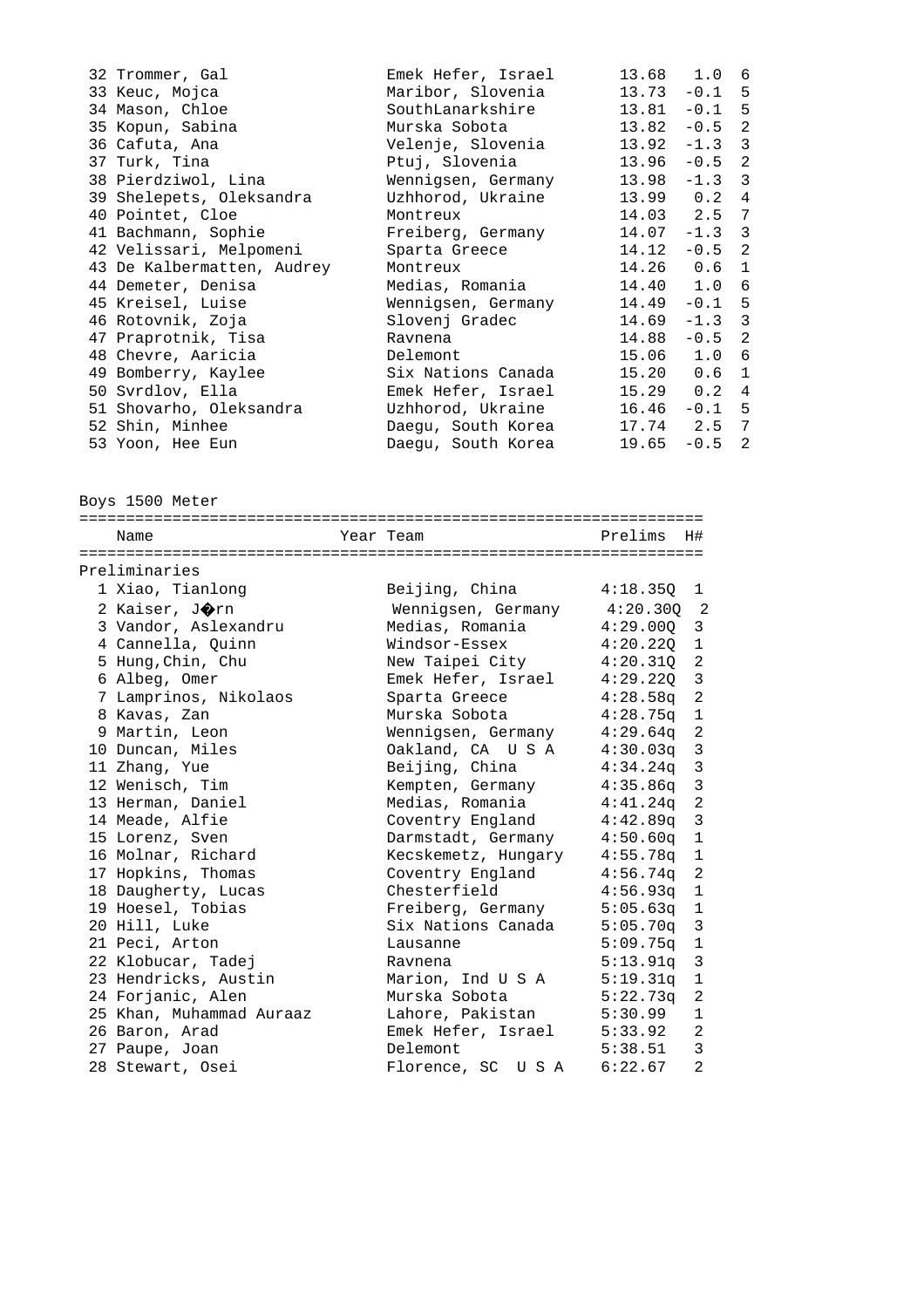| Girls Long Jump                                                                                                                           |                   |                             |
|-------------------------------------------------------------------------------------------------------------------------------------------|-------------------|-----------------------------|
| Year Team North Strelims Wind<br>Name                                                                                                     |                   |                             |
|                                                                                                                                           |                   |                             |
| Preliminaries                                                                                                                             |                   |                             |
| Ptuj, Slovenia<br>1 Bedrac, Maja<br>4.92m(NWI) 5.40m(NWI) PASS                                                                            | 5.40mq NWI        |                             |
| 2 Warby, Isobel<br>Lake MacQuarrie<br>$5.22m(-0.3) 5.16m(-0.2) 5.19m(-0.4)$                                                               | $5.22mg - 0.3$    |                             |
| 3 Saranti, Stamatoula bara Sparta Greece<br>$4.58m(-0.5) 5.07m(0.6) 4.74m(-0.1)$                                                          | $5.07mg$ 0.6      |                             |
| 4 Varga, Nikolett<br>Szombathley                                                                                                          | $5.04mg - 0.9$    |                             |
| $5.04m(-0.9)$ 4.74 $m(0.5)$ 4.89 $m(0.2)$<br>5 McNicol, Pamela<br>SouthLanarkshire                                                        | 5.03mq 0.2        |                             |
| $5.03m(0.2)$ 4.81 $m(0.1)$ 4.92 $m(-0.2)$<br>6 De Jager, Bernice <a> Lake MacQuarrie</a>                                                  | $4.95mg - 1.1$    |                             |
| $4.95m(-1.1) FOUL(-0.7) 4.91m(0.4)$<br>7 Nuikina, Evgeniia               Ufa, Russia                                                      | $4.94mg$ 0.5      |                             |
| $4.87m(-0.6)$ $4.94m(0.5)$ $4.93m(0.9)$<br>8 Dubois, Marissa<br>Hamilton ON                                                               | J4.94mq 0.5       |                             |
| $4.75m(-0.4)$ $4.79m(-0.1)$ $4.94m(0.5)$<br>9 Scheidhammer, Nina Kempten, Germany                                                         | $4.89$ mq $-0.2$  |                             |
| $4.74m(0.1)$ $4.72m(-0.4)$ $4.89m(-0.2)$<br>10 Horvat, Misa<br>Murska Sobota                                                              | $4.88mg + 0.0$    |                             |
| $4.88m(+0.0)$ $4.61m(+0.0)$ $4.79m(-0.4)$<br>11 Papavasilopoulou, Maria Patras, Greece                                                    | 4.87mg 0.8        |                             |
| $4.87m(0.8)$ $4.34m(0.1)$ $4.29m(0.3)$<br>12 Radford, Julie Mindsor-Essex                                                                 | $4.82mg - 0.1$    |                             |
| $4.82m(-0.1)$ $4.72m(0.1)$ $4.74m(-0.4)$<br>13 Struber, Viktoria Mennigsen, Germany                                                       | $4.76mg - 0.6$    |                             |
| $4.76m(-0.6) FOUL(0.3) 4.71m(1.0)$<br>14 Bassett, Sarah<br>SouthLanarkshire                                                               | $4.75mg - 0.3$    |                             |
| $4.41m(-0.9)$ $4.75m(-0.3)$ $4.51m(-0.1)$<br>Darmstadt, Germany $4.74$ mq -0.3<br>15 Neff, Fiona                                          |                   |                             |
| $4.74m(-0.3)$ $4.72m(0.1)$ $4.38m(-0.6)$<br>Kecskemetz, Hungary J4.74mq 0.7<br>16 Lor, Anna                                               |                   |                             |
| 4.59m(0.1) 2.25m(0.2) 4.74m(0.7)<br>17 Timergazina, Eliza<br>Ufa, Russia                                                                  | $4.71mg - 0.3$    |                             |
| $4.71m(-0.3)$ $4.37m(0.4)$ $4.71m(0.9)$<br>18 Klos, Johanna (18) Kempten, Germany                                                         | $4.70$ m $q$ -0.1 |                             |
| $4.44m(-0.5)$ $4.28m(-0.5)$ $4.70m(-0.1)$<br>19 Bottos, Brooke<br>Hamilton ON                                                             | $4.69mg - 0.5$    |                             |
| $4.07m(0.1)$ $4.69m(-0.5)$ FOUL $(+0.0)$<br>Coventry England<br>20 Roberts, Victoria                                                      | $4.53mg - 0.5$    |                             |
| $4.53m(-0.5) FOUL(0.4) FOUL(-0.5)$<br>Wennigsen, Germany 1.50mq 0.5<br>21 Pierdziwol, Lina                                                |                   |                             |
| $4.44m(0.2)$ $4.50m(0.5)$ $4.48m(0.8)$<br>Freiberg, Germany 54.50mq 0.6<br>22 Bachmann, Sophie                                            |                   |                             |
| $4.50m(0.6)$ $4.20m(-0.6)$ $4.34m(-0.1)$<br>23 Labadie, Cheyann<br>Windsor-Essex                                                          | $4.46mg$ 0.4      |                             |
| 4.46m(0.4) FOUL(0.8) 4.19m(0.4)<br>Emek Hefer, Israel 4.37mq -0.2<br>24 Trommer, Gal                                                      |                   |                             |
| $4.37m(-0.2)$ FOUL FOUL<br>25 Wuensche, Annabelle Freiberg, Germany                                                                       | $4.34m - 0.1$     |                             |
| $4.31m(-0.5)$ $4.29m(0.6)$ $4.34m(-0.1)$<br>Darmstadt, Germany<br>26 Klein, Lena                                                          | 4.32m             | $-0.2$                      |
| $4.32m(-0.2)$ $4.30m(0.3)$ FOUL(-0.6)<br>Coventry England<br>27 Birch, Macy                                                               | 4.31m             | $\text{\textendash}0$ . $2$ |
| $4.17m(-0.5)$ $4.08m(1.0)$ $4.31m(-0.2)$<br>Velenje, Slovenia<br>28 Kovacevic, Sara                                                       | 4.25m             | $-0.7$                      |
| $4.25m(-0.7)$ $4.16m(-0.1)$ $3.69m(-0.8)$<br>Ptuj, Slovenia 4.16m<br>29 Turk, Tina                                                        |                   | $-0.1$                      |
| $4.16m(-0.1)$ $4.11m(1.0)$ $3.96m(-0.4)$<br>30 Naomi, Pisahov<br>Emek Hefer, Israel J4.16m -0.1<br>$4.07m(-0.4)$ $4.16m(-0.1)$ FOUL(-3.0) |                   |                             |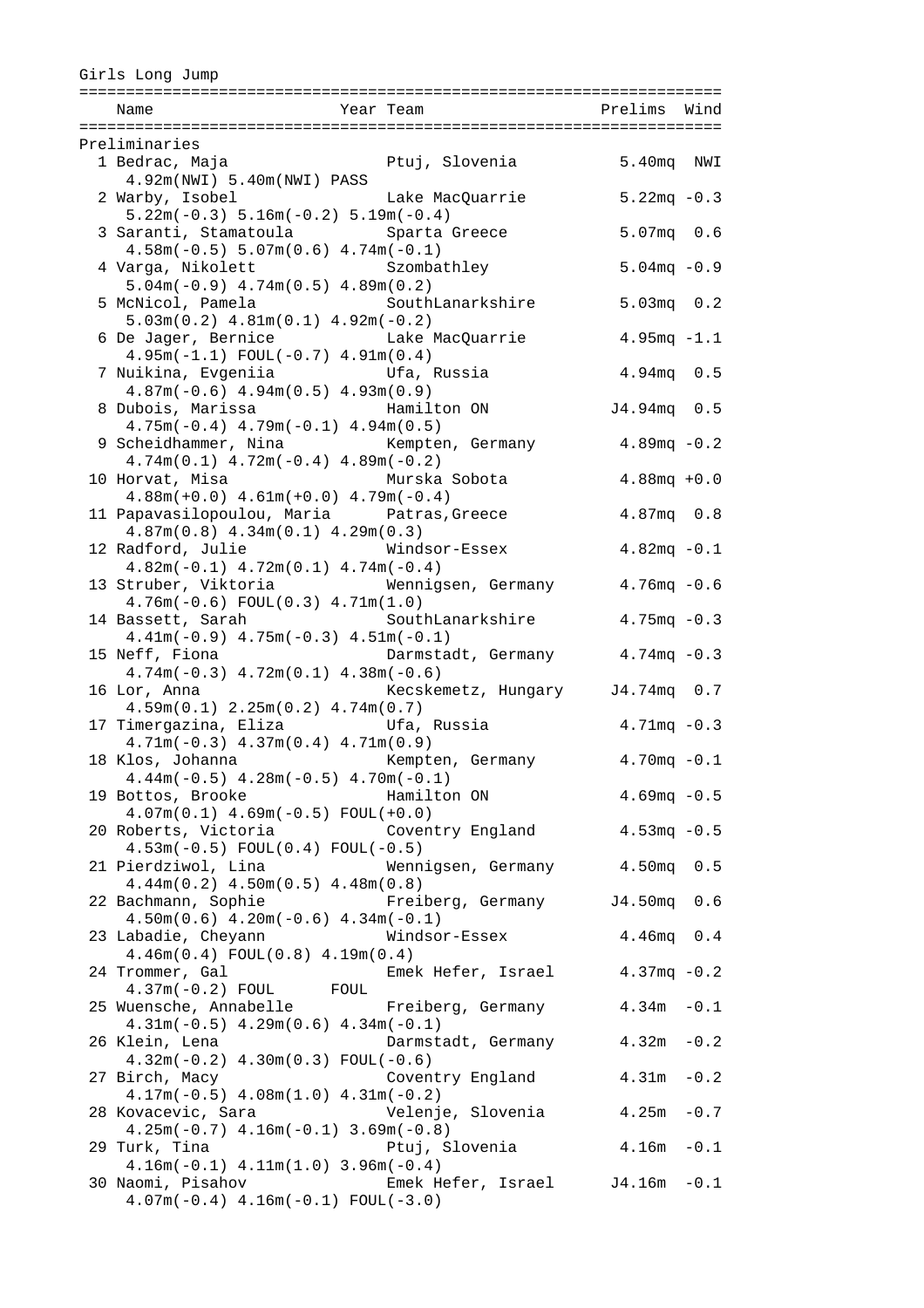| 31 Fontaine, Melanie Chausanne                                         | 4.08m 0.6      |  |
|------------------------------------------------------------------------|----------------|--|
| $FOUL(-0.4)$ 3.93m(0.6) 4.08m(0.6)                                     |                |  |
| 32 Toure, Ines The Lausanne                                            | $4.04m - 0.5$  |  |
| $3.90m(0.1) FOUT(-0.5) 4.04m(-0.5)$                                    |                |  |
| 33 Corso, Meryl<br>Delemont                                            | $4.00m$ 0.2    |  |
| $3.43m(-0.5)$ $3.10m(0.5)$ $4.00m(0.2)$                                |                |  |
| 34 Pointet, Cloe<br>Montreux                                           | $3.98m - 0.3$  |  |
| $FOUL(-0.1)$ 3.98m(-0.3) 3.53m(-1.3)                                   |                |  |
| 35 Verhovnik, Alina                 Slovenj Gradec                     | $3.97m - 0.1$  |  |
| $FOUL(-0.6)$ 3.75m( $-0.3$ ) 3.97m( $-0.1$ )                           |                |  |
| 36 Harris, Janae                   Oakland, CA U S A       3.95m   0.2 |                |  |
| $3.87m(-0.4)$ $3.95m(0.2)$ $3.44m(-0.6)$                               |                |  |
| 37 Chevre, Aaricia in Delemont                                         | $J3.95m - 0.2$ |  |
| $3.95m(-0.2)$ $3.80m(-0.4)$ $3.84m(-0.2)$                              |                |  |
| 38 Rotovnik, Zoja             Slovenj Gradec                           | $J3.95m - 0.2$ |  |
| $3.95m(-0.2)$ FOUL FOUL                                                |                |  |
| 39 Praprotnik, Tisa and Ravnena                                        | $3.90m$ 1.0    |  |
| $FOUL(-0.1)$ 3.84m(-0.6) 3.90m(1.0)                                    |                |  |
| 40 Zubak, Nikoletta (Uzhhorod, Ukraine                                 | $3.80m - 0.6$  |  |
| $FOUL(-0.2)$ 3.40m( $-0.1$ ) 3.80m( $-0.6$ )                           |                |  |
| 41 Burlaka, Maryna               Uzhhorod, Ukraine                     | $3.76m$ 0.2    |  |
| $3.70m(-1.0)$ $3.76m(0.2)$ $3.55m(0.7)$                                |                |  |
| 42 Bomberry, Kaylee Six Nations Canada 3.73m -0.5                      |                |  |
| $3.61m(-0.5)$ $3.73m(-0.5)$ $3.65m(0.6)$                               |                |  |
| 43 Squires, Kendra     Six Nations Canada     3.18m -0.4               |                |  |
| $2.78m(-0.3)$ $2.80m(+0.0)$ $3.18m(-0.4)$                              |                |  |

Boys Long Jump

| Name                                                                  | Year Team No Prelims Wind                                    |                |
|-----------------------------------------------------------------------|--------------------------------------------------------------|----------------|
|                                                                       |                                                              |                |
| Preliminaries                                                         |                                                              |                |
| 1 GU, Zhenxin                                                         | Beijing, China 6.13mq 0.3                                    |                |
| $6.09m(0.5) 6.13m(0.3) 5.93m(-0.6)$                                   |                                                              |                |
| 2 Wu, Er-Chang                                                        | Taipei City Taiwan, 5.98mq 0.5                               |                |
| $5.54m(0.2)$ $5.64m(0.6)$ $5.98m(0.5)$                                |                                                              |                |
| 3 Zienert, Simon                                                      | Freiberg, Germany                                            | 5.94mq 0.5     |
| 5.80m(0.5) 5.94m(0.5) PASS                                            |                                                              |                |
| 4 Chia, Wei, Hsi                                                      | New Taipei City                                              | $5.93mg$ 0.7   |
| 5.77m(0.2) 5.86m(0.7) 5.93m(0.7)                                      |                                                              |                |
|                                                                       | 5 Cooper, Marcus Mindsor-Essex                               | 5.81mq 0.2     |
| $5.68m(-0.5) 5.76m(0.5) 5.81m(0.2)$                                   |                                                              |                |
|                                                                       | 6 Boog, Lennart Mennigsen, Germany J5.81mq 0.4               |                |
| $FOUL$ 5.81m(0.4) $FOUL$                                              |                                                              |                |
|                                                                       | 7 Luc, Valentin <a> Vevey-Switzerland <a> 5.75mq</a> 1.1</a> |                |
| $F0UL$ 5.75m(1.1) $F0UL$                                              |                                                              |                |
| 8 Yu, Sen, Shen                                                       | New Taipei City                                              | 5.72mq 1.3     |
| $5.41m(-0.6) 5.72m(1.3) 5.50m(-0.4)$                                  |                                                              |                |
| 9 Garant, Joshua Mindsor-Essex                                        |                                                              | 5.61mq 0.9     |
| $5.61m(0.9)$ 4.87m(+0.0) 4.50m(0.4)                                   |                                                              |                |
|                                                                       | 10 Nualpho, Sutthirak bangkok, Thailand                      | $5.57mg - 0.8$ |
| $5.44m(+0.0) 5.47m(0.5) 5.57m(-0.8)$                                  |                                                              |                |
| 11 Nahberger, Bostjan     Ptuj, Slovenia                              |                                                              | $5.54mg - 1.0$ |
| $4.93m(-0.4) 5.27m(0.2) 5.54m(-1.0)$                                  |                                                              |                |
| lent, Lachlan Lake<br>5.37m(-0.7) FOUL 5.19m(0.5)<br>12 Bent, Lachlan | Lake MacQuarrie 5.37mq -0.7                                  |                |
|                                                                       |                                                              |                |
| 13 Nagy, Tamas                                                        | Kecskemetz, Hungary 55.37mq 0.6                              |                |
| $4.82m(-0.4) 5.37m(0.6) 5.10m(-0.5)$                                  |                                                              |                |
| 14 Matthys, $FrQdQric$                                                | Vevey-Switzerland J5.37mq 0.1                                |                |
| $4.91m(-0.7) 5.37m(0.1) F0UL(-0.1)$                                   |                                                              |                |
| 15 Boda, Boldizsar <a> Szombathley</a>                                |                                                              | $5.35mg$ 0.1   |
| $5.34m(-0.3) 5.35m(0.1) 5.31m(1.1)$                                   |                                                              |                |
|                                                                       | 16 Subasic, Dino                           Velenje, Slovenia | $5.28mg - 0.2$ |
| $5.28m(-0.2) 5.15m(0.4) 4.95m(-0.1)$                                  |                                                              |                |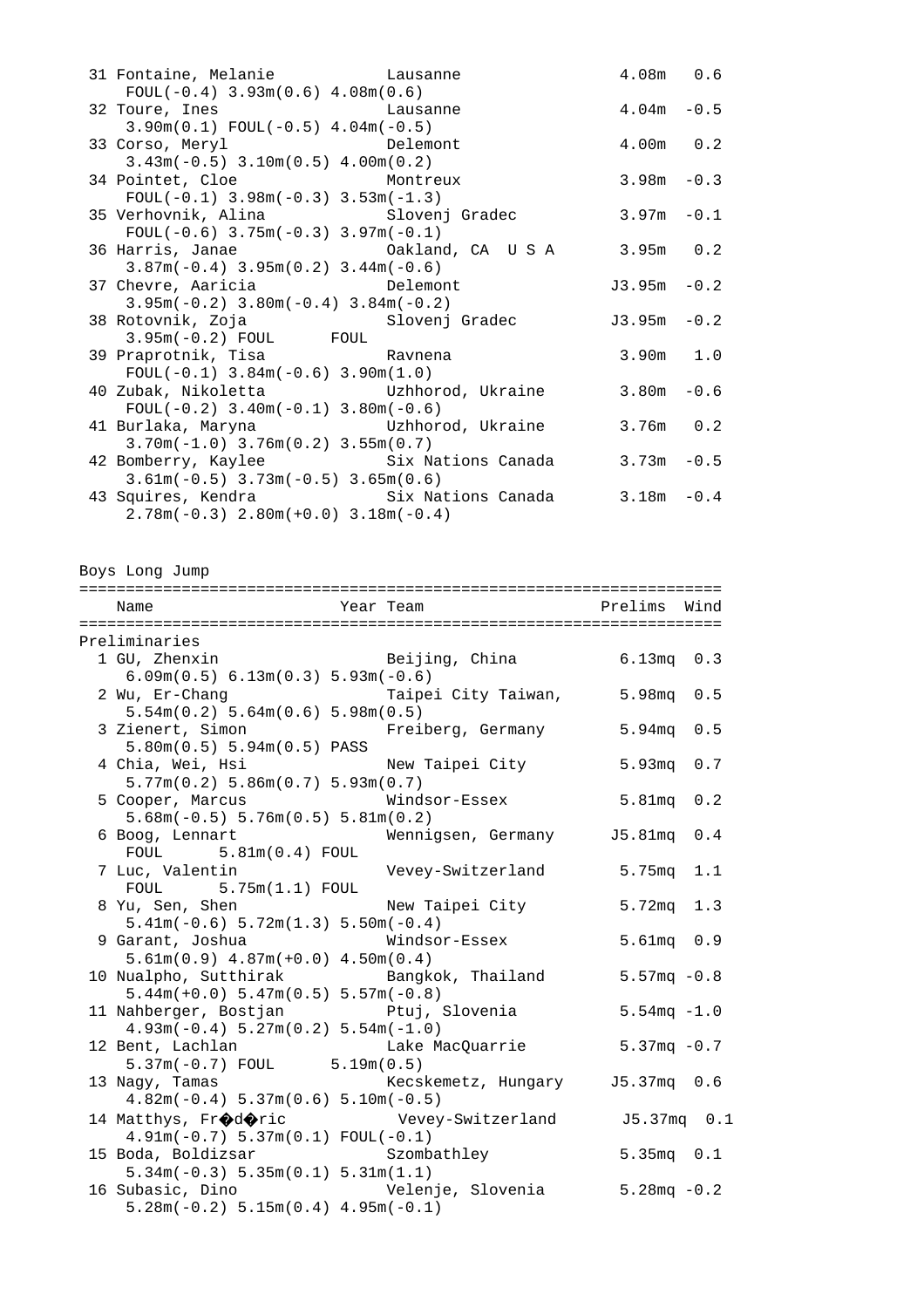| 17 Wiskamp, Yoshiki<br>$5.15m(0.6) 5.08m(0.8) 5.08m(-0.9)$                                     | Darmstadt, Germany 5.15mq 0.6   |                   |        |
|------------------------------------------------------------------------------------------------|---------------------------------|-------------------|--------|
| 18 Andrejc, Ziga<br>4.95m(1.1) 5.11m(0.8) 5.02m(0.2)                                           | Ravnena                         | 5.11mq 0.8        |        |
| 19 Squires, Shelby<br>$4.79m(-0.6)$ $4.82m(0.2)$ $5.11m(-0.6)$                                 | Six Nations Canada J5.11mq -0.6 |                   |        |
| 20 Gilkes, Joseph<br>$4.91m(-0.3)$ $4.81m(0.1)$ $4.55m(-0.3)$                                  | Coventry England 4.91mq -0.3    |                   |        |
| $4.91m(1.1)$ $4.59m(0.3)$ $4.54m(0.1)$                                                         |                                 |                   |        |
| 22 Sehlyanyk, Dmytro (Uzhhorod, Ukraine 4.59mq -8.9<br>$4.59m(-8.9)$ $4.51m(1.5)$ $4.36m(0.4)$ |                                 |                   |        |
| 23 Dinkins, Antonio<br>FOUL $4.38m(1.1) 4.56m(+0.0)$                                           | Florence, SC U S A 4.56mq +0.0  |                   |        |
| 24 Gonzalez, Nicolas<br>Delemont<br>$4.55m(-0.2)$ $4.42m(0.1)$ $4.37m(-0.8)$                   |                                 | $4.55mg - 0.2$    |        |
| 25 Durant, Noah<br>$4.46m(-0.6)$ $4.47m(0.4)$ $4.28m(0.2)$                                     | Florence, SC USA                | $4.47m$ 0.4       |        |
| 26 Guignard, Romain<br>$4.45m(0.1)$ $4.40m(-0.3)$ FOUL                                         | Lausanne                        | 4.45m 0.1         |        |
| 27 Macek, Tilen<br>$4.12m(1.0)$ $4.28m(0.4)$ $4.41m(-0.5)$                                     | Ravnena                         | $4.41m - 0.5$     |        |
| 28 Paupe, Joan<br>Delemont                                                                     |                                 | 4.32m             | $-0.2$ |
| $4.07m(-0.7)$ $4.23m(0.6)$ $4.32m(-0.2)$<br>29 Anderson, Blake                                 | Lake MacQuarrie                 | 4.30m 0.5         |        |
| $4.28m(0.4) 4.30m(0.5)$ FOUL<br>Lausanne<br>30 Horber, Zoltan                                  |                                 | 4.28m             | 1.2    |
| $FOUL$ 4.28m(1.2) FOUL<br>31 Todd, Yahiya<br>$4.06m(-0.3)$ $4.27m(1.0)$ $4.00m(0.5)$           | Coventry England                | 4.27m             | 1.0    |
| 32 Wen, Cheng, Zhuo<br>$3.89m(+0.0)$ 4.04 $m(1.1)$ 3.33 $m(0.2)$                               | New Taipei City                 | 4.04 <sub>m</sub> | 1.1    |
| 33 Andraz, Trupej<br>$4.01m(-0.1)$ 3.96 $m(-0.7)$ 3.88 $m(1.2)$                                | Velenje, Slovenia               | 4.01m             | $-0.1$ |
| 34 Babynets, Roman<br>$3.81m(0.5)$ $3.81m(-0.1)$ $3.60m(0.6)$                                  | Uzhhorod, Ukraine               | $3.81m$ 0.5       |        |
| 35 Rozenshtein, Roye<br>$3.10m(-0.3)$ $2.93m(0.5)$ $3.29m(-1.1)$                               | Emek Hefer, Israel 3.29m        |                   | $-1.1$ |
| 36 Hendricks, Austin Marion, Ind U S A 2.41m<br>$F\text{OUL}$ 2.41m(+0.0) $F\text{OUL}$        |                                 |                   | $+0.0$ |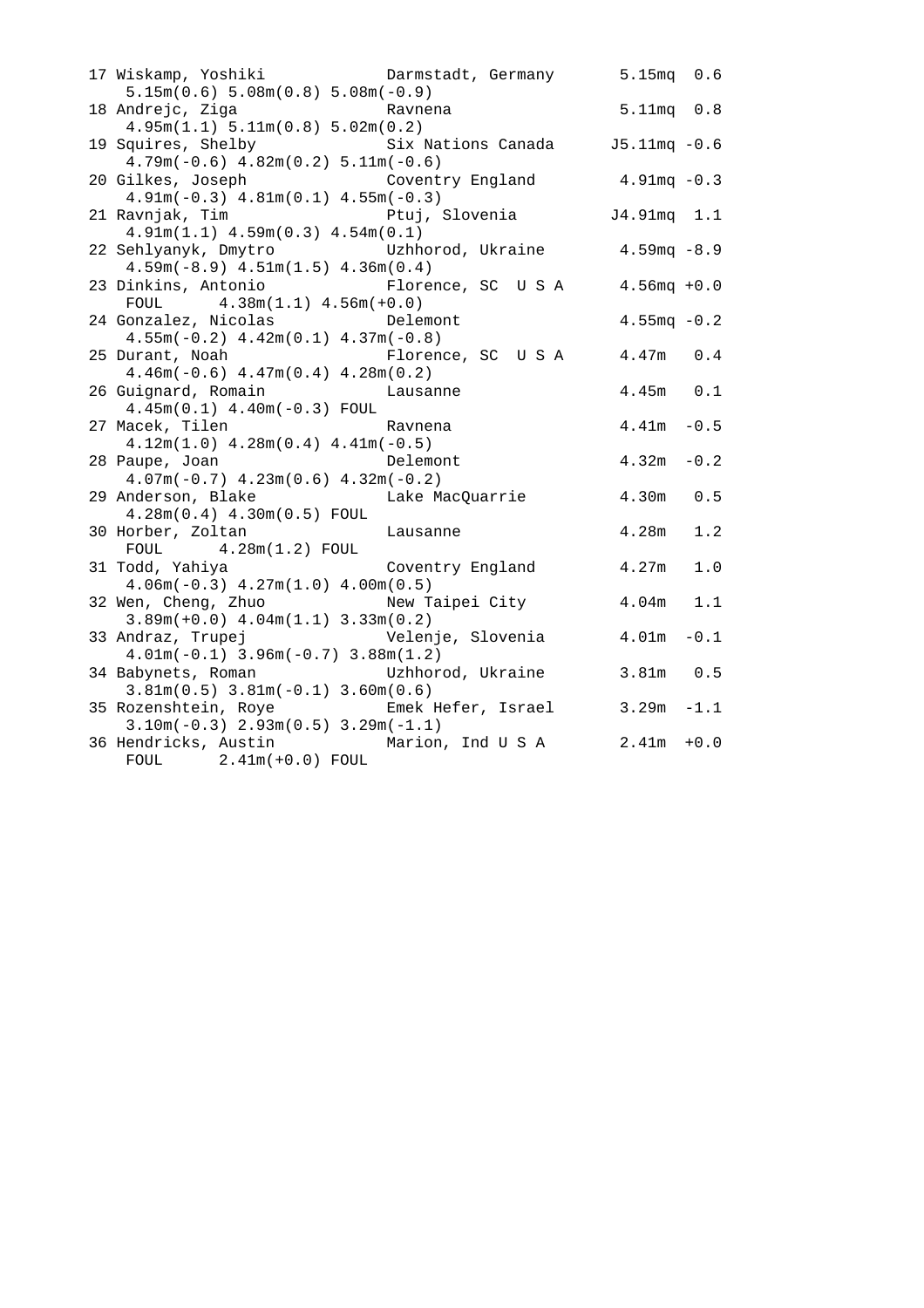### **17. avgust 2013**

Girls 100 Meter

|             | Name                        |  | Year Team           | Semis Wind H#          |  |              |                       |  |
|-------------|-----------------------------|--|---------------------|------------------------|--|--------------|-----------------------|--|
|             |                             |  |                     |                        |  |              |                       |  |
| Semi-Finals |                             |  |                     |                        |  |              |                       |  |
|             | 1 Nixon, Jaden              |  | Oakland, CA USA     | $12.740 - 0.2$ 3       |  |              |                       |  |
|             | 2 Bedrac, Maja              |  | Ptuj, Slovenia      | $12.87Q - 0.1$ 1       |  |              |                       |  |
|             | 3 Devereaux, Najon          |  | Oakland, CA USA     | 12.94Q 0.4 2           |  |              |                       |  |
|             | 4 Warby, Isobel             |  | Lake Macquarrie     | $12.90Q - 0.2$ 3       |  |              |                       |  |
|             | 5 Mulder, Jaiden            |  | Windsor-Essex       | 13.11Q 0.4 2           |  |              |                       |  |
|             | 6 Dobersek, Urska           |  | Slovenj Gradec      | $13.120 - 0.1$ 1       |  |              |                       |  |
|             | 7 Roberts, Victoria         |  | Coventry England    | $12.98q - 0.2$ 3       |  |              |                       |  |
|             | 8 Liao, Yan-Jun             |  | Taipei City Taiwan, | $13.13q -0.1$          |  | $\mathbf{1}$ |                       |  |
|             | 9 Bottos, Brooke            |  | Hamilton ON         | $13.14q$ 0.4 2         |  |              |                       |  |
|             | 10 Efstratiou, Christina    |  | Patras, Greece      | $13.15q - 0.1$ 1       |  |              |                       |  |
|             | 11 Kashful Anwar, Ismi Zahi |  | Singapore           |                        |  |              | 13.23q 0.4 2 13.225   |  |
|             | 12 Lor, Anna                |  | Kecskemetz, Hungary | $13.23q -0.2$ 3 13.229 |  |              |                       |  |
|             | 13 Mugara, Wadzanai         |  | Coventry England    | $13.29q -0.1$ 1        |  |              |                       |  |
|             | 14 Nuikina, Evgeniia        |  | Ufa, Russia         | $13.43q - 0.2$ 3       |  |              |                       |  |
|             | 15 Scheidhammer, Nina       |  | Kempten, Germany    | $13.44q - 0.2$ 3       |  |              |                       |  |
|             | 16 Papavasilopoulou, Maria  |  | Patras, Greece      | $13.45q -0.1$ 1        |  |              |                       |  |
|             | 17 Schanz, Clara            |  | Darmstadt, Germany  | $13.46$ 0.4 2          |  |              |                       |  |
|             | 18 Zadravec, Anja           |  | Murska Sobota       | $13.50 -0.1 1$         |  |              |                       |  |
|             | 19 De Jager, Bernice        |  | Lake Macquarrie     |                        |  |              | 13.51  0.4  2  13.504 |  |
|             | 20 Dubois, Marissa          |  | Hamilton ON         | $13.51 - 0.1 1 13.505$ |  |              |                       |  |
|             | 21 Varga, Nikolett          |  | Szombathley         | $13.52 \t 0.4 \t 2$    |  |              |                       |  |
|             | 22 Fandi Ahmad, Iman        |  | Singapore           | $13.53 -0.2$ 3 13.521  |  |              |                       |  |
|             | 23 Werly, Salome            |  | Lausanne            | 13.53  0.4  2  13.524  |  |              |                       |  |
|             | 24 Cirar, Neja              |  | Velenje, Slovenia   | $13.66 - 0.2$ 3        |  |              |                       |  |

Boys 100 Meter

======================================================================== Name Year Team Semis Wind H# ======================================================================== Semi-Finals 1 Rowe, Rojae Windsor-Essex 11.62Q -0.8 2 11.615 2 Yu, Sen, Shen New Taipei City 11.62Q 0.6 3 11.619 3 Homwan, Jirasak Bangkok, Thailand 11.76Q -0.9 1 11.752 4 Luc, Valentin Vevey-Switzerland 11.74Q -0.8 2 5 Li, Qi Beijing, China 11.75Q 0.6 3 6 Pavlovic, Grega Ptuj, Slovenia 11.76Q -0.9 1 11.754 7 Boda, Boldizsar Szombathley 11.78q -0.8 2 8 Phosri, Vitsanu Bangkok, Thailand 11.88q 0.6 3 9 Wu, Er-Chang Taipei City Taiwan, 11.89q -0.8 2 10 Wen, Cheng, Zhuo New Taipei City 11.91q 0.6 3 11 Ho, Chi Kin. Joel Singapore 12.02q -0.8 2 12.017 12 Faiuz, Rayhan Singapore 12.02q 0.6 3 12.018 13 Zander, Nicholas Lake Macquarrie 12.18q -0.8 2 14 Wiskamp, Yoshiki Darmstadt, Germany 12.21q 0.6 3 15 Yu, Bolan Beijing, China 12.22q -0.9 1 16 Kovac, Miha Ptuj, Slovenia 12.23q -0.8 2 17 Bent, Lachlan Lake Macquarrie 12.24 -0.9 1 18 Ben David, Jonathan Emek Hefer, Israel 12.27 -0.9 1 19 Horvat, Marko Murska Sobota 12.32 0.6 3 20 Sousa Prado, Marcio Lausanne 12.37 -0.8 2 21 Vucina, Tim Velenje, Slovenia 12.39 0.6 3 20 Sousa Prado, Marcio (12.37 -0.8 2<br>21 Vucina, Tim (12.37 -0.8 2<br>22 Guignard, Romain (12.48 -0.9 1 23 Zerjav, Luka Murska Sobota 12.92 -0.9 1 24 Squires, Shelby Six Nations Canada 13.00 -0.9 1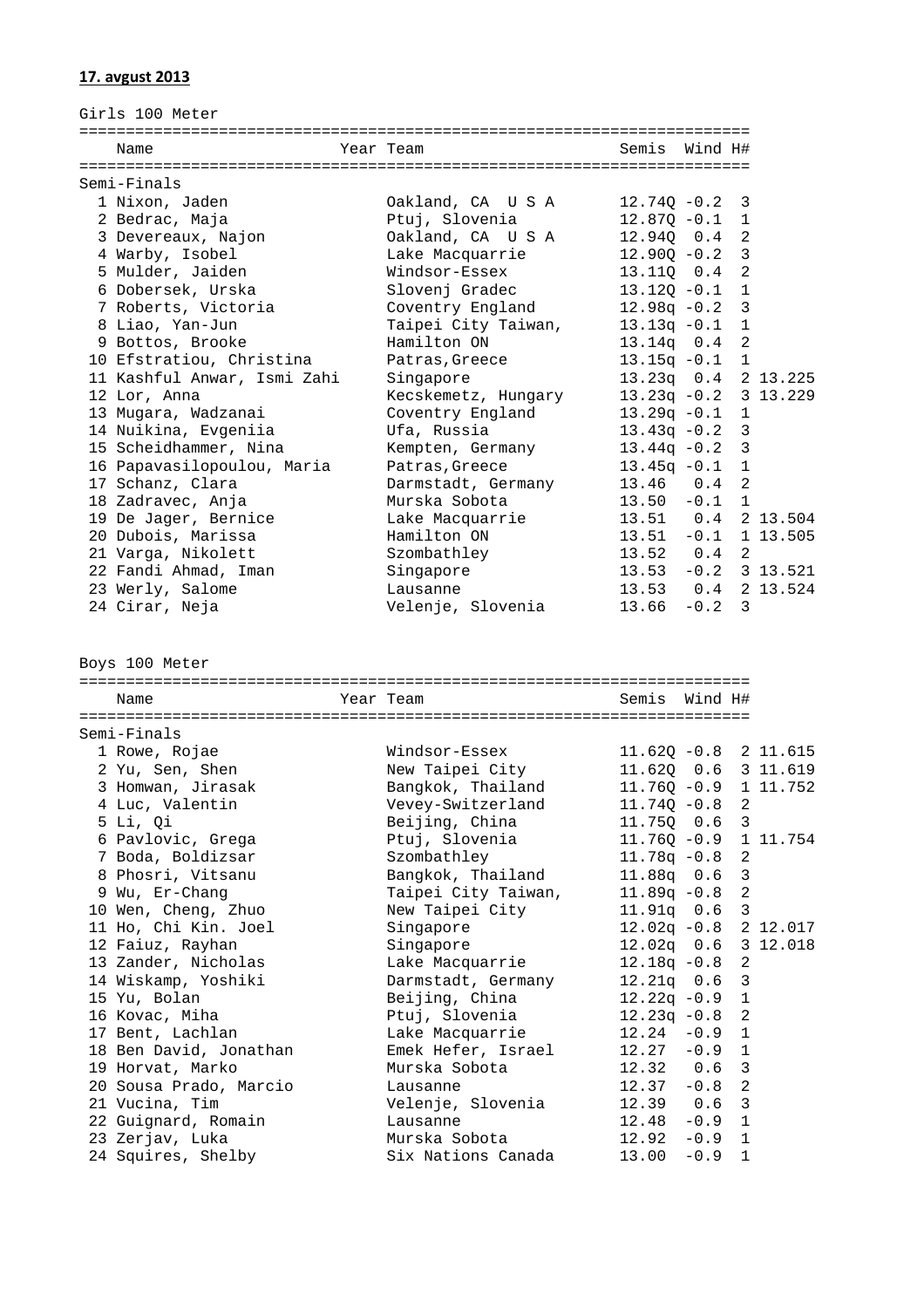Boys 1500 Meter

|        | Name                   |  | Year Team           | Finals  | H#             |  |  |
|--------|------------------------|--|---------------------|---------|----------------|--|--|
|        |                        |  |                     |         |                |  |  |
| Finals |                        |  |                     |         |                |  |  |
|        | 1 Xiao, Tianlong       |  | Beijing, China      | 4:14.75 | 2              |  |  |
|        | 2 Hung, Chin, Chu      |  | New Taipei City     | 4:14.89 | 2              |  |  |
|        | 3 Lamprinos, Nikolaos  |  | Sparta Greece       | 4:16.05 | $\overline{2}$ |  |  |
|        | 4 Kaiser, Jorn         |  | Wennigsen, Germany  | 4:16.69 | 2              |  |  |
|        | 5 Cannella, Quinn      |  | Windsor-Essex       | 4:16.80 | $\overline{a}$ |  |  |
|        | 6 Vandor, Aslexandru   |  | Medias, Romania     | 4:17.89 | $\overline{a}$ |  |  |
|        | 7 Albeg, Omer          |  | Emek Hefer, Israel  | 4:18.91 | $\overline{2}$ |  |  |
|        | 8 Kavas, Zan           |  | Murska Sobota       | 4:20.29 | $\overline{2}$ |  |  |
|        | 9 Martin, Leon         |  | Wennigsen, Germany  | 4:22.59 | $\overline{2}$ |  |  |
|        | 10 Wenisch, Tim        |  |                     | 4:25.68 | 2              |  |  |
|        |                        |  | Kempten, Germany    |         | $\overline{2}$ |  |  |
|        | 11 Duncan, Miles       |  | Oakland, CA U S A   | 4:27.84 |                |  |  |
|        | 12 Zhang, Yue          |  | Beijing, China      | 4:32.21 | $\overline{2}$ |  |  |
|        | 13 Meade, Alfie        |  | Coventry England    | 4:35.84 | $\mathbf 1$    |  |  |
|        | 14 Herman, Daniel      |  | Medias, Romania     | 4:37.47 | $\mathbf{1}$   |  |  |
|        | 15 Hopkins, Thomas     |  | Coventry England    | 4:47.33 | $\mathbf{1}$   |  |  |
|        | 16 Lorenz, Sven        |  | Darmstadt, Germany  | 4:49.06 | 1              |  |  |
|        | 17 Molnar, Richard     |  | Kecskemetz, Hungary | 4:53.33 | $\mathbf 1$    |  |  |
|        | 18 Daugherty, Lucas    |  | Chesterfield        | 4:55.30 | $\mathbf{1}$   |  |  |
|        | 19 Klobucar, Tadej     |  | Ravnena             | 4:59.15 | $\mathbf{1}$   |  |  |
|        | 20 Hoesel, Tobias      |  | Freiberg, Germany   | 5:01.11 | $\mathbf{1}$   |  |  |
|        | 21 Peci, Arton         |  | Lausanne            | 5:06.85 | $\mathbf{1}$   |  |  |
|        | 22 Forjanic, Alen      |  | Murska Sobota       | 5:07.71 | 1              |  |  |
|        | 23 Hill, Luke          |  | Six Nations Canada  | 5:10.31 | 1              |  |  |
|        |                        |  |                     |         |                |  |  |
|        |                        |  |                     |         |                |  |  |
|        | Girls 800 Meter        |  |                     |         |                |  |  |
|        | Name                   |  | Year Team           | Finals  | H#             |  |  |
|        |                        |  |                     |         |                |  |  |
| Finals |                        |  |                     |         |                |  |  |
|        | 1 Bezjak, Nika         |  | Maribor, Slovenia   | 2:19.89 | 2              |  |  |
|        | 2 Klein, Laura         |  | Wennigsen, Germany  | 2:20.04 | 2              |  |  |
|        | 3 Wang, Tao            |  | Beijing, China      | 2:20.37 | 2              |  |  |
|        | 4 McNicol, Pamela      |  | SouthLanarkshire    | 2:21.31 | 2              |  |  |
|        | 5 Chen, Shuo           |  | Beijing, China      | 2:21.35 | 2              |  |  |
|        | 6 Khandeeva, Alina     |  | Ufa, Russia         | 2:21.39 | 1              |  |  |
|        | 7 Ogle, Nicole         |  | Lake Macquarrie     | 2:23.89 | 1              |  |  |
|        | 8 O'Neill, Taryn       |  | Kelowna, BC Canada  | 2:24.90 | $\overline{a}$ |  |  |
|        | 9 Smith, Jenna         |  | Hamilton ON         | 2:25.21 | 1              |  |  |
|        |                        |  |                     |         |                |  |  |
|        | 10 Martin, Lily        |  | Coventry England    | 2:25.23 | 1              |  |  |
|        | 11 Hewitt, Chloe       |  | Hamilton ON         | 2:25.40 | 2              |  |  |
|        | 12 Cesnik, Tina        |  | Ravnena             | 2:26.09 | 1              |  |  |
|        | 13 Boycott, Kate       |  | Windsor-Essex       | 2:26.24 | 2              |  |  |
|        | 14 Tertsch, Lisa       |  | Darmstadt, Germany  | 2:26.35 | 1              |  |  |
|        | 15 Kydoniati, Vasiliki |  | Patras, Greece      | 2:27.05 | 1              |  |  |
|        | 16 Zudor, Melinda      |  | Medias, Romania     | 2:27.16 | 1              |  |  |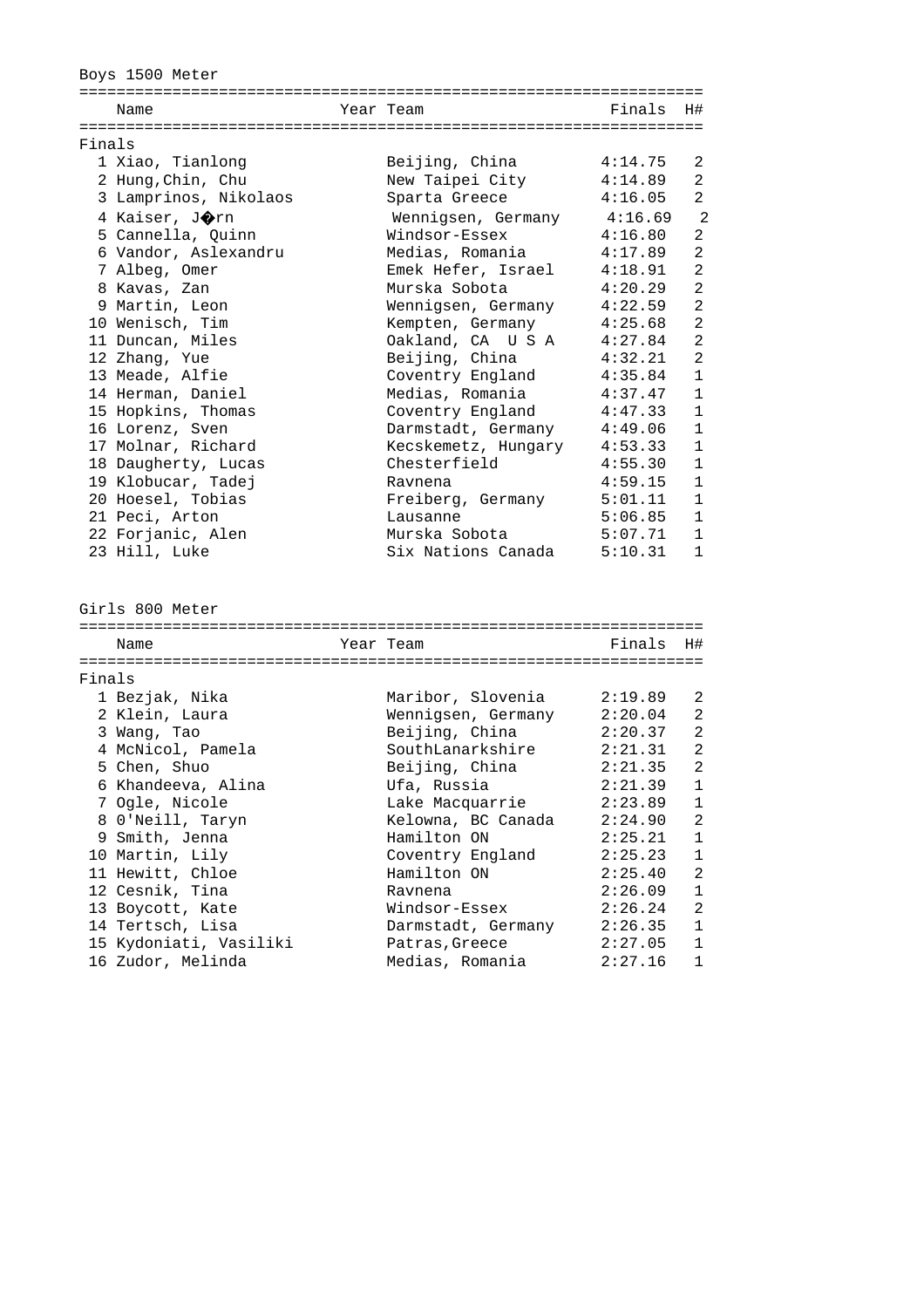Boys 100 Meter

|        | Name                 | Year Team          | Finals      | Wind H#  |                |
|--------|----------------------|--------------------|-------------|----------|----------------|
|        |                      |                    |             |          |                |
| Finals |                      |                    |             |          |                |
|        | 1 Rowe, Rojae        | Windsor-Essex      | 11.43       | 0.9      | -2.            |
|        | 2 Yu, Sen, Shen      | New Taipei City    | 11.53       | 0.9      | 2              |
|        | 3 Pavlovic, Grega    | Ptuj, Slovenia     | 11.61       | 0.9      | $\mathfrak{D}$ |
|        | 4 Luc, Valentin      | Vevey-Switzerland  | 11.68       | 0.9      | $\mathfrak{D}$ |
|        | 5 Homwan, Jirasak    | Bangkok, Thailand  | 11.74       | 0.9      | 2              |
|        | 6 Boda, Boldizsar    | Szombathley        | 11.77       | 0.9      | $\mathfrak{D}$ |
|        | 7 Li, Oi             | Beijing, China     | 11.82       | 0.9      | $\mathcal{L}$  |
|        | 8 Yu, Bolan          | Beijing, China     | 11.86       | $-0.3$ 1 |                |
|        | 9 Wen, Cheng, Zhuo   | New Taipei City    | 12.09       | $-0.3$ 1 |                |
|        | 10 Ho, Chi Kin. Joel | Singapore          | 12.10       | $-0.3$ 1 |                |
|        | 11 Faiuz, Rayhan     | Singapore          | 12.14       | $-0.3$ 1 |                |
|        | 12 Phosri, Vitsanu   | Bangkok, Thailand  | $12.17$ 0.9 |          | $\mathfrak{D}$ |
|        | 13 Wiskamp, Yoshiki  | Darmstadt, Germany | 12.37       | $-0.3$   | $\overline{1}$ |
|        | 14 Kovac, Miha       | Ptuj, Slovenia     | 12.54       | $-0.3$   | $\overline{1}$ |
|        | 15 Zander, Nicholas  | Lake Macquarrie    | 12.98       | $-0.3$   |                |

Girls 100 Meter

|        | Name                        | Year Team           | Finals | Wind H#  |                |
|--------|-----------------------------|---------------------|--------|----------|----------------|
|        |                             |                     |        |          |                |
| Finals |                             |                     |        |          |                |
|        | 1 Nixon, Jaden              | Oakland, CA U S A   | 12.63  | $-0.4$ 2 |                |
|        | 2 Devereaux, Najon          | Oakland, CA U S A   | 12.67  | $-0.4$   | $\mathcal{L}$  |
|        | 3 Bedrac, Maja              | Ptuj, Slovenia      | 12.81  | $-0.4$   | $\overline{2}$ |
|        | 4 Warby, Isobel             | Lake Macquarrie     | 12.84  | $-0.4$ 2 |                |
|        | 5 Liao, Yan-Jun             | Taipei City Taiwan, | 12.85  | $-0.4$   | $\overline{2}$ |
|        | 6 Roberts, Victoria         | Coventry England    | 13.07  | $-0.4$   | $\overline{2}$ |
|        | 7 Mulder, Jaiden            | Windsor-Essex       | 13.10  | $-0.4$ 2 |                |
|        | 8 Dobersek, Urska           | Slovenj Gradec      | 13.11  | $-0.4$ 2 |                |
|        | 9 Bottos, Brooke            | Hamilton ON         | 13.23  | $-0.5$   | $\overline{1}$ |
|        | 10 Efstratiou, Christina    | Patras, Greece      | 13.25  | $-0.5$   | $\overline{1}$ |
| 11     | Muqara, Wadzanai            | Coventry England    | 13.29  | $-0.5$   | $\overline{1}$ |
|        | 12 Lor, Anna                | Kecskemetz, Hungary | 13.37  | $-0.5$   | $\mathbf{1}$   |
|        | 13 Kashful Anwar, Ismi Zahi | Singapore           | 13.42  | $-0.5$   | $\overline{1}$ |
|        | 14 Scheidhammer, Nina       | Kempten, Germany    | 13.80  | $-0.5$   |                |

Boys Long Jump

|        | Name             | Year Team                                                                                                                 | Finals Wind |  |
|--------|------------------|---------------------------------------------------------------------------------------------------------------------------|-------------|--|
|        |                  |                                                                                                                           |             |  |
| Finals |                  |                                                                                                                           |             |  |
|        | 1 GU, Zhenxin    | Beijing, China $6.46m - 0.3$                                                                                              |             |  |
|        |                  | $6.32$ m $(0.1)$ $6.02$ m $(0.2)$ $6.11$ m $(-2.4)$ $6.27$ m $(-0.1)$ $6.46$ m $(-0.3)$ $6.38$ m $(1.9)$                  |             |  |
|        |                  | 2 Zienert, Simon Freiberg, Germany 6.41m 0.8                                                                              |             |  |
|        |                  | $5.83$ m( $-1.5$ ) 6.41m(0.8) 6.13m( $-1.5$ ) 6.21m( $-0.8$ ) FOUL(1.3) FOUL(0.8)                                         |             |  |
|        |                  | 3 Chia, Wei, Hsi             New Taipei City           6.38m   3.4                                                        |             |  |
|        |                  | $6.15\text{m}(2.1)$ $4.18\text{m}(-0.2)$ $6.19\text{m}(1.7)$ $6.04\text{m}(-1.0)$ $FOUL(2.3)$ $6.38\text{m}(3.4)$         |             |  |
|        | 4 Wu, Er-Chang   |                                                                                                                           |             |  |
|        |                  | $6.07\text{m}(1.9)$ $5.82\text{m}(-1.2)$ $6.32\text{m}(0.9)$ $6.12\text{m}(-1.5)$ $5.89\text{m}(1.2)$ $6.02\text{m}(1.3)$ |             |  |
|        | 5 Boog, Lennart  | Wennigsen, Germany 6.08m 0.3                                                                                              |             |  |
|        |                  | $FOUT(-0.4)$ 5.77m(-0.5) 5.88m(0.4) 6.08m(0.3) $FOUT(1.1)$ 6.06m(1.5)                                                     |             |  |
|        | 6 Cooper, Marcus |                                                                                                                           |             |  |
|        |                  | $6.04$ m $(1.5)$ FOUL PASS $5.72$ m $(-0.1)$ PASS FOUL                                                                    |             |  |
|        |                  | 7 Nualpho, Sutthirak           Bangkok, Thailand         5.97m   0.4                                                      |             |  |
|        |                  | $4.28$ m(-0.8) FOUL(2.1) 5.92m(-1.7) $4.55$ m(-0.5) 5.59m(1.5) 5.97m(0.4)                                                 |             |  |
|        |                  | 8 Yu, Sen, Shen New Taipei City 5.92m 2.0                                                                                 |             |  |
|        |                  | $5.59$ m( $-1.4$ ) $5.92$ m( $2.0$ ) $5.45$ m( $-1.3$ ) $5.59$ m( $-0.3$ ) $5.90$ m( $3.3$ ) $F0$ UL( $-0.1$ )            |             |  |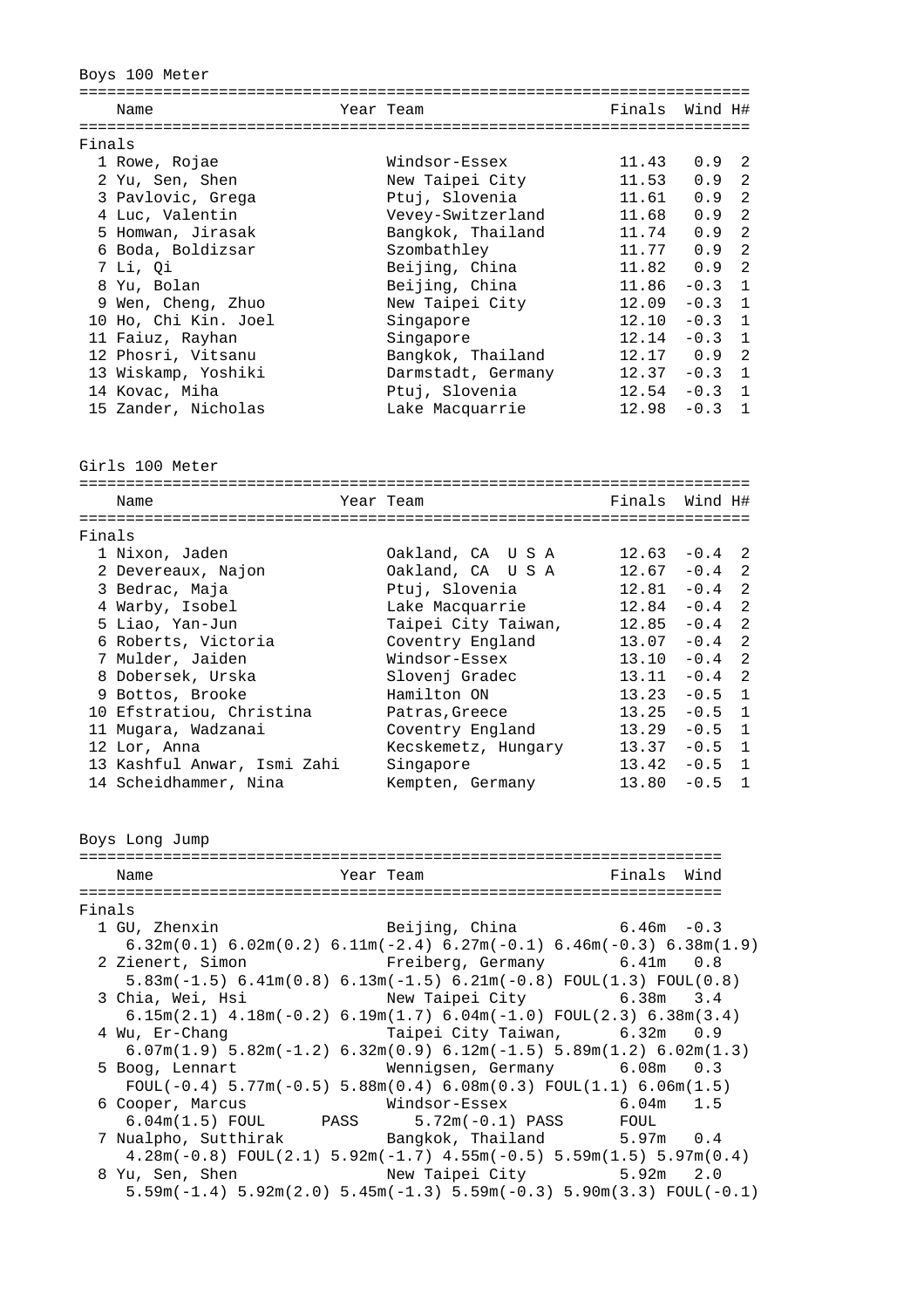| 9 Nahberger, Bostjan               Ptuj, Slovenia               5.75m   3.6<br>$5.75m(3.6) 5.13m(-1.1) 4.89m(-0.8)$ |                                |                |  |
|---------------------------------------------------------------------------------------------------------------------|--------------------------------|----------------|--|
| 10 Matthys, Fr $\bigcirc$ d $\bigcirc$ ric Vevey-Switzerland 5.69m 1.3<br>$5.69m(1.3) 5.25m(-0.8) 5.67m(2.1)$       |                                |                |  |
| 11 Boda, Boldizsar<br>Szombathley<br>Szombathley<br>5.59m +0.0<br>$5.59m(+0.0) 5.55m(+0.0) 4.45m(+0.0)$             |                                |                |  |
| 12 Bent, Lachlan Contact Lake Macquarrie<br>$5.50m(+0.0) 5.23m(-0.6) 5.31m(-1.8)$                                   |                                | $5.50m + 0.0$  |  |
| $5.29m(-1.6) 5.48m(-0.8) 5.18m(+0.0)$                                                                               |                                |                |  |
| 14 Nagy, Tamas<br>$5.03m(0.3) 5.35m(+0.0) 5.10m(-0.1)$                                                              | Kecskemetz, Hungary 5.35m +0.0 |                |  |
| 15 Subasic, Dino $Velenje$ , Slovenia $5.27m -0.3$<br>$5.04m(0.9) 5.10m(+0.0) 5.27m(-0.3)$                          |                                |                |  |
| 16 Wiskamp, Yoshiki (Darmstadt, Germany 5.23m 1.4<br>$5.15m(1.9)$ $4.43m(-0.9)$ $5.23m(1.4)$                        |                                |                |  |
| 17 Andrejc, Ziga<br><b>Example 12</b> Ravnena<br>$5.10m(0.4)$ FOUL $5.11m(0.4)$                                     |                                | $5.11m$ 0.4    |  |
| 18 Gilkes, Joseph Coventry England 4.92m +0.0<br>$4.92m(+0.0)$ $4.87m(-0.8)$ $4.64m(1.6)$                           |                                |                |  |
| $4.80m(1.7)$ $4.66m(+0.0)$ $4.66m(1.8)$                                                                             |                                |                |  |
| 20 Sehlyanyk, Dmytro       Uzhhorod, Ukraine       4.67m   2.4<br>$4.67m(2.4)$ $4.65m(0.9)$ $4.33m(1.1)$            |                                |                |  |
| 21 Gonzalez, Nicolas belemont<br>FOUL $4.55m(-0.1) 4.67m(+0.0)$                                                     |                                | $J4.67m + 0.0$ |  |
| 22 Dinkins, Antonio Florence, SC U S A 4.53m +0.0<br>$FOUL$ 4.53m(+0.0) FOUL                                        |                                |                |  |
| 23 Luc, Valentin $V$ Vevey-Switzerland 4.37m -1.3<br>FOUL $4.37m(-1.3)$ PASS                                        |                                |                |  |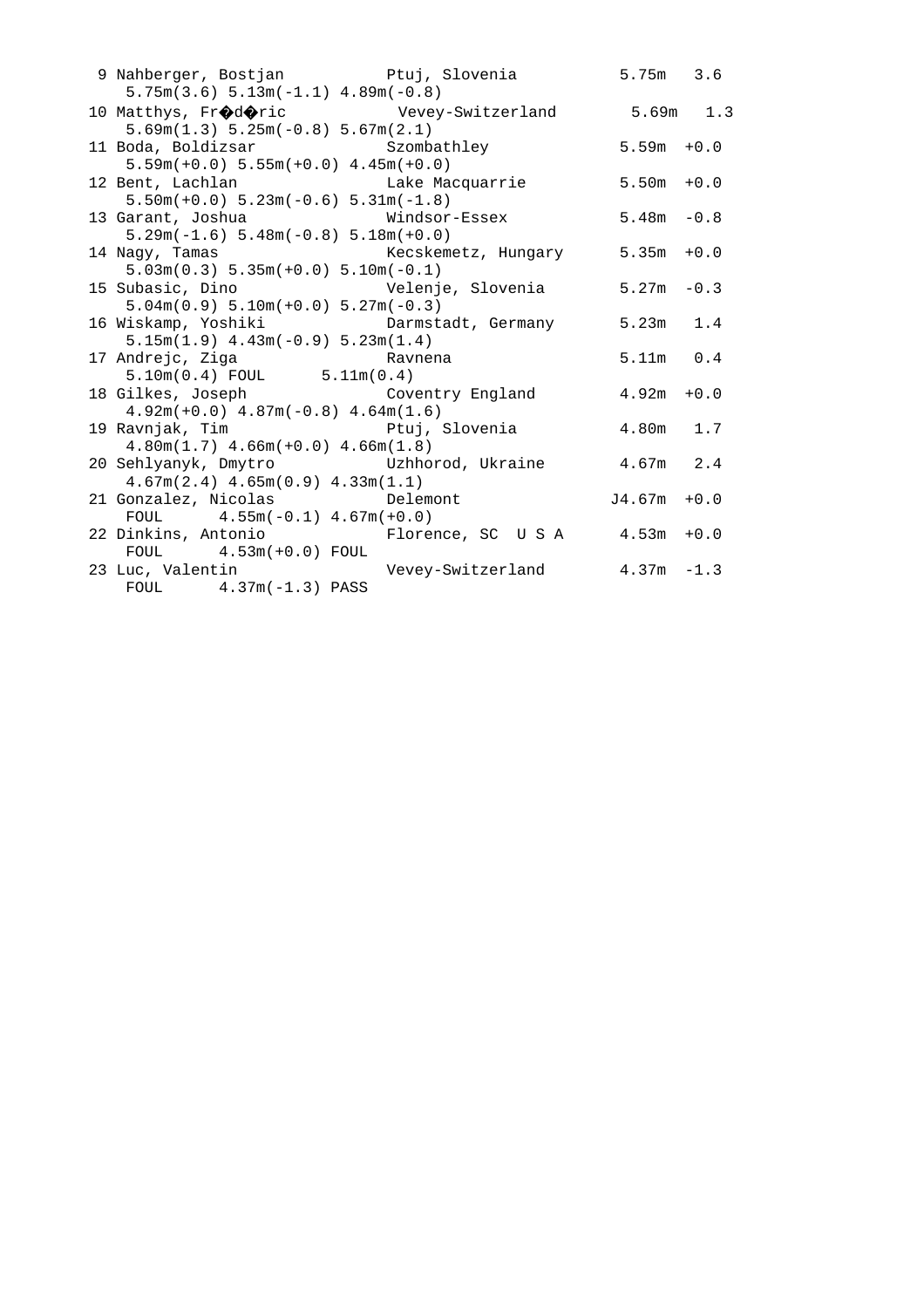### **18. avgust 2013**

Girls 4x100 Meter Relay =================================================================== Team Prelims H# =================================================================== Preliminaries 1 Oakland, CA U S A 'A' 49.73Q 3 1) Jones, Camille 2) Devereaux, Najon 3) Harris, Janae 4) Nixon, Jaden 2 Hamilton, ON Canada 'A' 51.00Q 2 1) Dubois, Marissa 2) Smith, Jenna 3) Hewitt, Chloe (4) Bottos, Brooke 3 Ufa, Russia 'A' 51.03Q 1 1) Trofimets, Snezhana 2) Khandeeva, Alina 3) Timergazina, Eliza 4) Nuikina, Evgeniia 4 Lake Macquarie Australia 'A' 50.19q 3 1) Warby, Isobel 2) Greentree, Emma-Sue 3) De Jager, Bernice (4) Weir, Grace 5 Singapore, Singapore 'A' 51.25q 1 1) Razali, Nurul Syarah 2) Kashful Anwar, Ismi Zahiah 3) Fandi Ahmad, Iman (4) Sosha, Harini Raj 6 South Lanarkshire Scotland 'A' 51.30q 2 1) McNicol, Pamela 2) Bassett, Sarah 3) McNicol, Emily 4) Mason, Chloe 7 Windsor-Essex, Canada 'A' 51.77q 3 1) Boycott, Kate 2) Labadie, Cheyann 3) Radford, Julie 4) Mulder, Jaiden 8 Kempten, Germany 'A' 52.28q 2 1) Sapienza, Anna 2) Knestel, Elena 3) Klos, Johanna 4) Scheidhammer, Nina 9 Murska Sobota Slovenia 'A' 52.40q 3 1) Maucec, Sasa 2) Kopun, Sabina 3) Zadravec, Anja (4) Horvat, Misa 10 Darmstadt, Germany 'A' 52.67q 3 1) Neff, Fiona 2) Schanz, Clara 3) Klein, Lena (4) Tertsch, Lisa 11 Velenje, Slovenia 'A' 53.10q 3 1) Potocnik, Zala 2) Pogorevc, Manca 3) Kovacevic, Sara (4) Cirar, Neja 12 Coventry England 'A' 53.63q 1 1) Mugara, Wadzanai (2) Roberts, Victoria<br>3) Martin, Lily (2) 4) Minshull, Ellie 4) Minshull, Ellie 13 Wennigsen, Germany 'A' 53.65q 1 1) Pierdziwol, Lina 2) Struber, Viktoria 3) Kreisel, Luise 4) Thomas, Paula 14 Lausanne Switzerland 'A' 53.82q 2 1) Gilliard, Lea 2) Werly, Salome 3) Campanico Galego, Melanie 4) Masamuna Lukombo, Sefora 15 Montreux, Switzerland 'A' 54.76q 2 1) De Kalbermatten, Audrey Louise 2) Schick, Eveline Dorothy 3) Martineau, Joanne (4) Pointet, Cloe 16 Freiberg, Germany 'A' 55.16q 1 1) Grobitzsch, Katharina 2) Bachmann, Sophie 3) Wuensche, Annabelle 4) Toll, Vanessa 17 Emek Hefer, Israel 'A' 56.60 2 1) Svrdlov, Ella 2) Trommer, Gal 3) Lavi, Ziv (2008) (4) Naomi, Pisahov 18 Uzhhorod, Ukraine 'A' 58.26 1 1) Zubak, Nikoletta 2) Burlaka, Maryna 3) Shovarho, Oleksandra 4) Shelepets, Oleksandra 19 Daegu, South Korea 'A' 1:15.89 3 1) Seo, Hajeong 2) Yoon, Hee Eun 3) Jin, Heeyeon 4) Shin, Minhee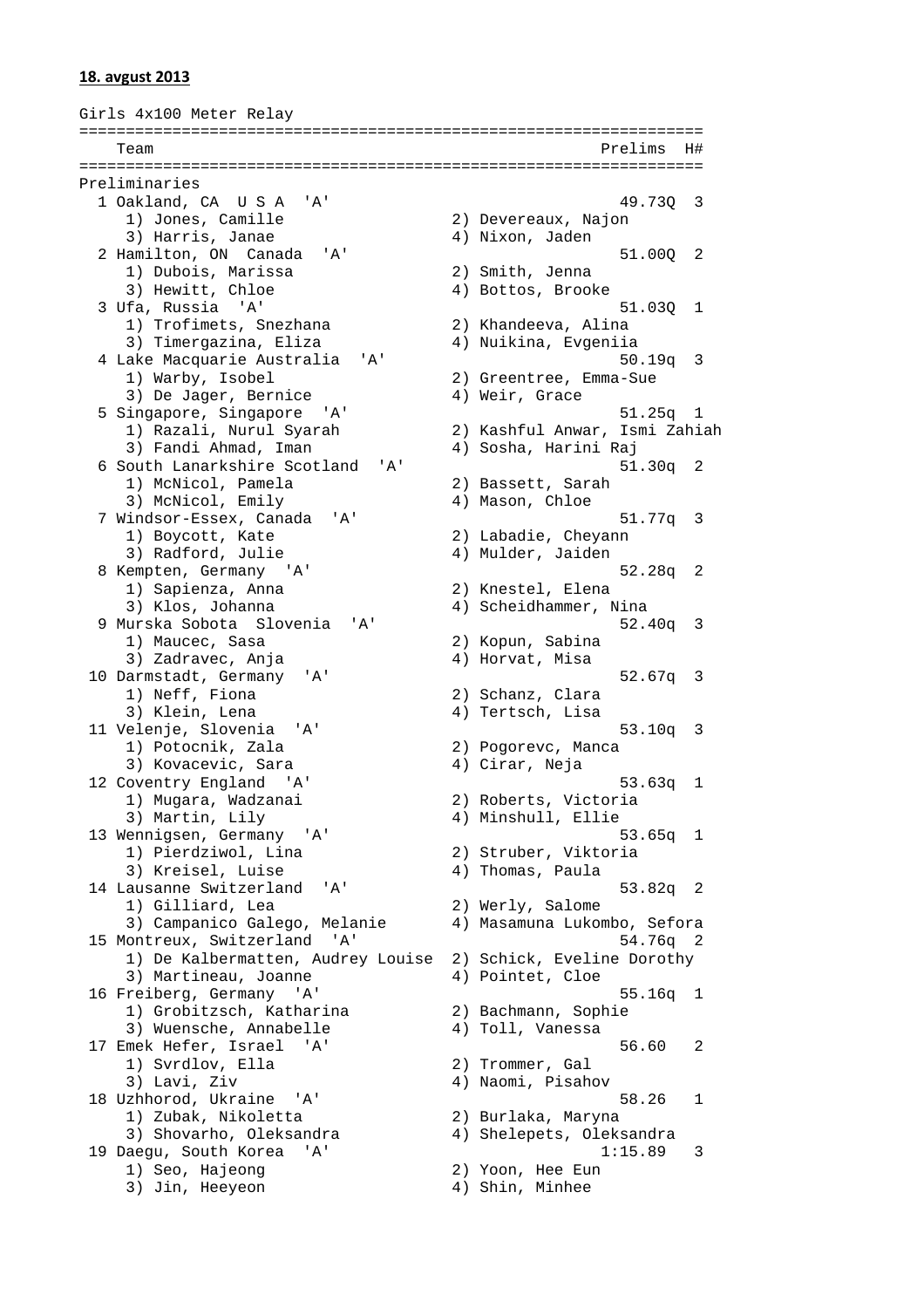Boys 4x100 Meter Relay =================================================================== Team Prelims H# =================================================================== Preliminaries 1 Singapore, Singapore 'A' 44.98Q 1 1) Tan Jun Kiat, Edwin 2) Faiuz, Rayhan 3) Norzaha, Muhammad Shahrieza 4) Ho, Chi Kin. Joel 2 Ptuj, Slovenia 'A' 47.10Q 2 1) Kostanjevec, Jaka (2) Kovac, Miha<br>3) Nahberger, Bostjan (2) 4) Pavlovic, Grega 3) Nahberger, Bostjan 3 New Taipei City, Taipei 'A' 45.290 1<br>
1) Wen, Cheng, Zhuo 2) Yu, Sen, Shen 1) Wen, Cheng, Zhuo<br>1) Wen, Cheng, Zhuo 3) Hung, Chin, Chu 4) Chia, Wei, Hsi 4 Windsor-Essex, Canada 'A' 47.72Q 2 1) Smith, Fletcher 1) Smith, Fletcher (2) Cannella, Quinn<br>3) Garant, Joshua (4) Cooper, Marcus 5 Bangkok, Thailand 'A' 45.58q 1 1) Permsoongnern, Songkran 2) Homwan, Jirasak 3) Nualpho, Sutthirak 4) Phosri, Vitsanu 6 Lausanne Switzerland 'A' 47.42q 1 1) Guignard, Romain 3) Dagry, Bouaton Philippe 4) Sousa Prado, Marcio 7 Murska Sobota Slovenia 'A' 48.09q 2 1) Forjanic, Alen 2) Kavas, Zan 3) Zerjav, Luka 4) Horvat, Marko 8 Velenje, Slovenia 'A' 49.50q 2 1) Subasic, Alen 2) Subasic, Dino 3) Andraz, Trupej 4) Vucina, Tim 9 Emek Hefer, Israel 'A' 51.81 1<br>
1 Sternberg Bauer, Livne 2) Ben David, Jonathan 1) Sternberg Bauer, Livne 3) Albeg, Omer 4) Baron, Arad 10 Coventry England 'A' 53.03 1<br>1) Todd, Yahiya 2) Ross, Matthew<br>3) Hopkins, Thomas 4) Gilkes, Joseph 1) Todd, Yahiya 2) Ross, Matthew 3) Hopkins, Thomas (4) Gilkes, Joseph 11 Daegu, South Korea 'A' 58.16 58.16 58.16 58.16 58.16 58.16 58.16 58.16 1 1) Jeong, Hyunjae 3) An, Jong Ho 4) Lee, Chungeun -- Lake Macquarie Australia 'A' DQ 2 170.14,170.13 1) Anderson, Blake 2) Bent, Lachlan 3) Mazzantini, Matteo  $4)$  Zander, Nicholas Girls 4x100 Meter Relay =================================================================== Team Finals H# =================================================================== Finals 1 Lake Macquarie Australia 'A' 49.92 2 1) Warby, Isobel 2) Greentree, Emma-Sue 3) De Jager, Bernice (4) Weir, Grace 2 South Lanarkshire Scotland 'A' 50.73 2 1) McNicol, Pamela 2) Bassett, Sarah 3) McNicol, Emily (4) Mason, Chloe 3 Singapore, Singapore 'A' 50.85 2 1) Razali, Nurul Syarah 2) Kashful Anwar, Ismi Zahiah 3) Fandi Ahmad, Iman (4) Sosha, Harini Raj 4 Ufa, Russia 'A' 50.99 2 1) Trofimets, Snezhana 3) Timergazina, Eliza 4) Nuikina, Evgeniia 5 Windsor-Essex, Canada 'A' 51.58 2 1) Boycott, Kate 2) Labadie, Cheyann 3) Radford, Julie 4) Mulder, Jaiden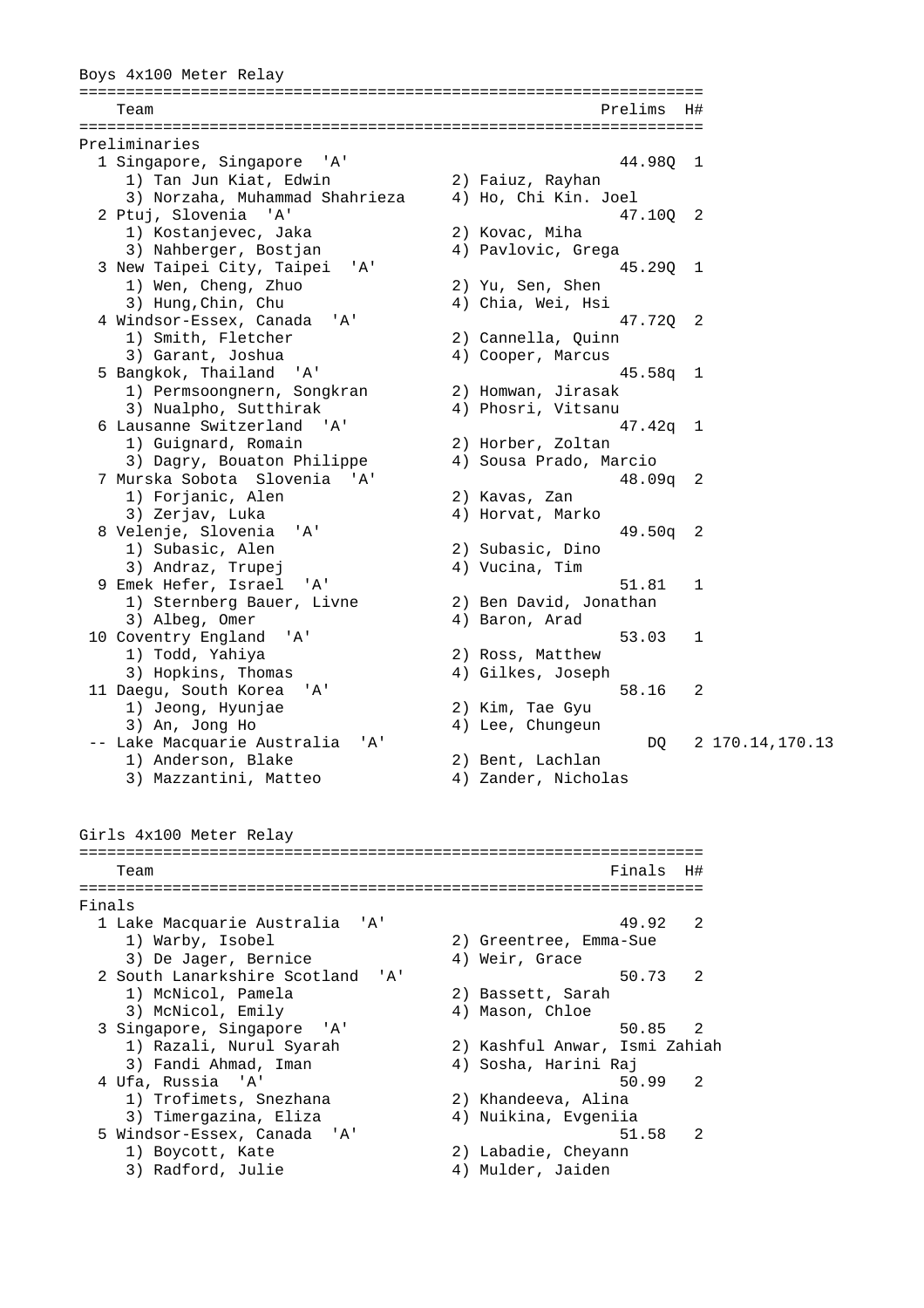6 Kempten, Germany 'A' 52.27 2 1) Sapienza, Anna 2) Knestel, Elena 3) Klos, Johanna 4) Scheidhammer, Nina 7 Murska Sobota Slovenia 'A' 52.78 1 1) Maucec, Sasa 2) Kopun, Sabina 3) Zadravec, Anja 4) Horvat, Misa 8 Lausanne Switzerland 'A' 53.06 1 1) Gilliard, Lea 2) Werly, Salome 3) Campanico Galego, Melanie 4) Masamuna Lukombo, Sefora 9 Darmstadt, Germany 'A' 53.14 1<br>
1) Neff, Fiona 2) Schanz, Clara 1) Neff, Fiona (2) Schanz, Clara<br>3) Klein, Lena (4) Tertsch, Lisa 4) Tertsch, Lisa  $53.41$  1 10 Coventry England 'A' 1) Mugara, Wadzanai 2) Roberts, Victoria 3) Martin, Lily 4) Minshull, Ellie 11 Wennigsen, Germany 'A' 53.63 1 1) Pierdziwol, Lina 2) Struber, Viktoria 1) Pierdziwol, Lina (2) Struber, Viktoria<br>3) Kreisel, Luise (4) Thomas, Paula 12 Freiberg, Germany 'A' 55.07 1 1) Grobitzsch, Katharina 2) Bachmann, Sophie 3) Wuensche, Annabelle 4) Toll, Vanessa 13 Montreux, Switzerland 'A' 55.35 1 1) De Kalbermatten, Audrey Louise 2) Schick, Eveline Dorothy 3) Martineau, Joanne 14 Emek Hefer, Israel 'A' 56.09 1 1) Svrdlov, Ella (2) Trommer, Gal<br>3) Lavi, Ziv (4) Naomi, Pisahc 4) Naomi, Pisahov 15 Oakland, CA U S A 'A' 58.97 58.97 2<br>1) Jones, Camille 2) Devereaux, Najon 1) Jones, Camille 2) Devereaux, Na<br>3) Harris, Janae 20 (4) Nixon, Jaden 3) Harris, Janae Boys 4x100 Meter Relay ================================================================ Team Finals ================================================================ Finals 1 New Taipei City, Taipei 'A' 44.56<br>
1) Wen, Cheng, Zhuo 2) Yu, Sen, Shen<br>
3) Hung, Chin, Chu 4) Chia, Wei, Hsi 1) Wen, Cheng, Zhuo 3) Hung,Chin, Chu<br>2 Bangkok, Thailand 'A' 2 Bangkok, Thailand 'A' 44.68 44.672 1) Permsoongnern, Songkran 2) Homwan, Jirasak 3) Nualpho, Sutthirak (4) Phosri, Vitsanu 3 Singapore, Singapore 'A' 44.68 44.678 1) Tan Jun Kiat, Edwin (2) Faiuz, Rayhan 3) Norzaha, Muhammad Shahrieza 4) Ho, Chi Kin. Joel 4 Ptuj, Slovenia 'A' 46.40 1) Kostanjevec, Jaka 2) Kovac, Miha 3) Nahberger, Bostjan 4) Pavlovic, Grega 5 Windsor-Essex, Canada 'A' 46.56 1) Smith, Fletcher 2) Cannella, Quinn 3) Garant, Joshua (4) Rowe, Rojae 6 Lausanne Switzerland 'A' 47.43 1) Guignard, Romain 2) Horber, Zoltan 3) Dagry, Bouaton Philippe 4) Sousa Prado, Marcio 7 Murska Sobota Slovenia 'A' 48.36 1) Forjanic, Alen 2) Kavas, Zan 3) Zerjav, Luka (4) Horvat, Marko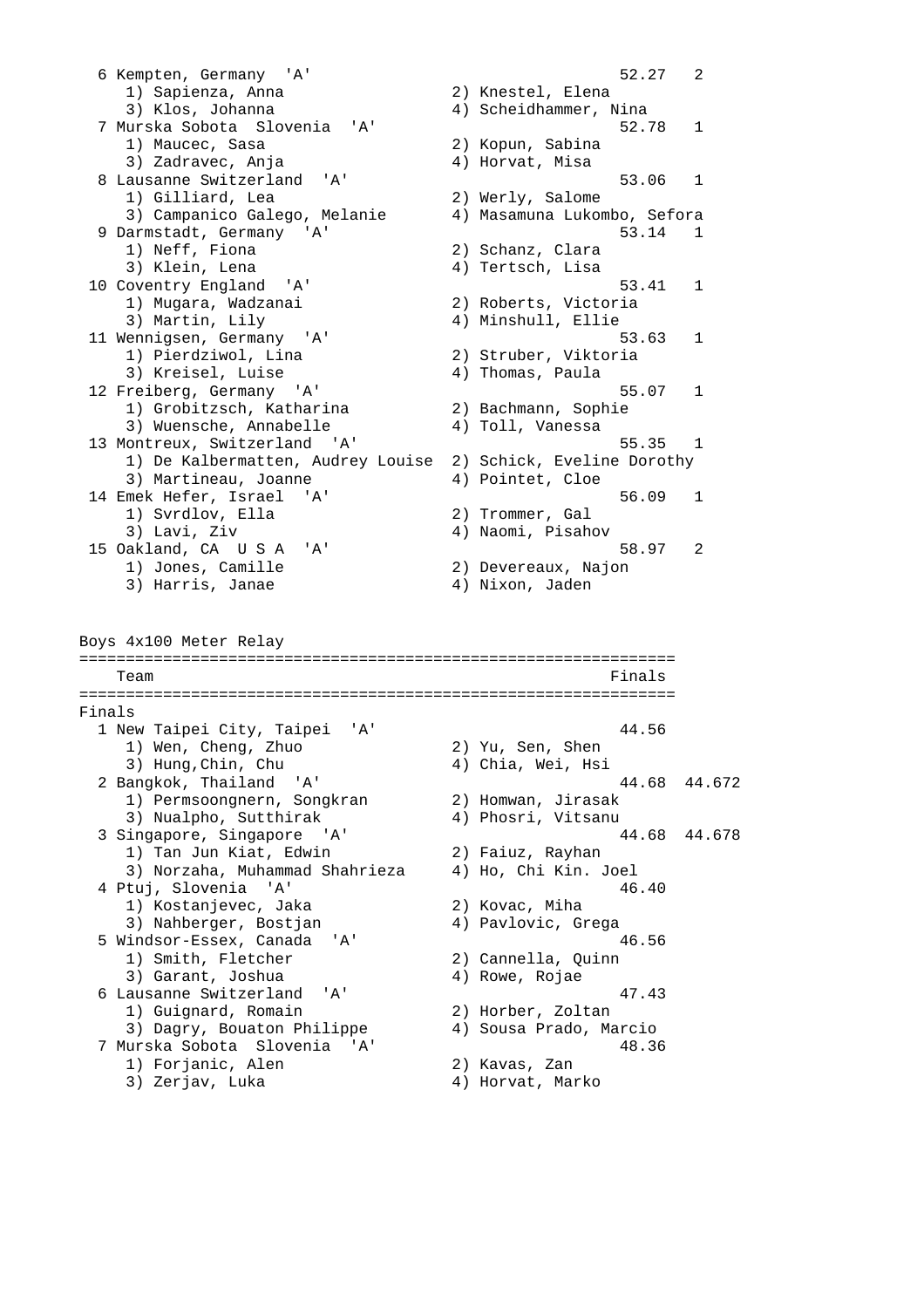| Girls Long Jump |                                                                                                                                                        |                                  |               |        |
|-----------------|--------------------------------------------------------------------------------------------------------------------------------------------------------|----------------------------------|---------------|--------|
|                 | Name                                                                                                                                                   | Year Team No Team Pinals Wind    |               |        |
| Finals          |                                                                                                                                                        |                                  |               |        |
|                 | 1 Bedrac, Maja (and Stuj, Slovenia (b. 5.54m) 3.1                                                                                                      |                                  |               |        |
|                 | $5.14$ m $(1.6)$ $5.42$ m $(3.6)$ $5.19$ m $(3.7)$ $5.45$ m $(3.1)$ $5.54$ m $(3.1)$ $5.51$ m $(1.8)$                                                  |                                  |               |        |
|                 | 2 Warby, Isobel                                                                                                                                        | Lake Macquarie 5.50m 3.2         |               |        |
|                 | $5.38$ m $(1.6)$ $5.45$ m $(1.4)$ $5.36$ m $(2.0)$ $5.28$ m $(1.9)$ $5.48$ m $(3.6)$ $5.50$ m $(3.2)$                                                  |                                  |               |        |
|                 |                                                                                                                                                        |                                  |               | 2.1    |
|                 |                                                                                                                                                        |                                  |               |        |
|                 | $4.85\mathrm{m}(2.1) \;\; 5.25\mathrm{m}(-0.2) \;\; 4.80\mathrm{m}(2.5) \;\; 5.49\mathrm{m}(2.1) \;\; \mathrm{FOUL} \qquad \qquad 5.27\mathrm{m}(3.7)$ |                                  |               |        |
|                 | 4 Horvat, Misa (1992) Murska Sobota (1994) 5.41m (1994)                                                                                                |                                  |               |        |
|                 | $5.00m(3.8)$ $4.81m(-1.5)$ $4.84m(3.8)$ $5.07m(3.0)$ $5.41m(4.4)$ $5.33m(3.0)$                                                                         |                                  |               |        |
|                 | 5 Saranti, Stamatoula by Sparta Greece 5.35m 3.1                                                                                                       |                                  |               |        |
|                 | $5.09m(2.6)$ $4.98m(1.0)$ $4.92m(1.9)$ $5.33m(4.9)$ $5.32m(2.9)$ $5.35m(3.1)$                                                                          |                                  |               |        |
|                 |                                                                                                                                                        | Szombathley 5.28m 1.4            |               |        |
|                 | 6 Varga, Nikolett Szombathley 5.28m<br>4.95m(0.3) FOUL 5.28m(1.4) 5.17m(1.1) 5.19m(2.9) FOUL                                                           |                                  |               |        |
|                 | 7 Nuikina, Evgeniia               Ufa, Russia                                                                                                          |                                  | $5.22m$ $5.9$ |        |
|                 | $4.99m(1.3)$ $4.96m(0.3)$ $4.99m(1.9)$ FOUL $5.22m(5.9)$ $4.63m(2.3)$                                                                                  |                                  |               |        |
|                 | 8 De Jager, Bernice $\qquad \qquad$ Lake Macquarie $\qquad \qquad 5.09 \text{m} \qquad 1.3$                                                            |                                  |               |        |
|                 | FOUL $4.97m(0.4) 5.08m(2.3) 4.97m(2.0) 5.09m(1.3) 5.08m(2.9)$                                                                                          |                                  |               |        |
|                 | 9 Lor, Anna                                                                                                                                            | Kecskemetz, Hungary 5.03m +0.0   |               |        |
|                 | $4.88m(1.4)$ $4.82m(0.5)$ $5.03m(+0.0)$                                                                                                                |                                  |               |        |
|                 | 10 Radford, Julie Mindsor-Essex 4.96m 4.3                                                                                                              |                                  |               |        |
|                 | $4.68m(1.5)$ $4.79m(2.2)$ $4.96m(4.3)$                                                                                                                 |                                  |               |        |
|                 | 11 Bassett, Sarah                                                                                                                                      | SouthLanarkshire 4.88m           |               | 1.1    |
|                 | $4.88m(1.1) FOUL(1.3) 4.79m(-0.1)$                                                                                                                     |                                  |               |        |
|                 | 12 Struber, Viktoria (Wennigsen, Germany J4.88m +0.0                                                                                                   |                                  |               |        |
|                 | $4.71m(1.8)$ $4.72m(+0.0)$ $4.88m(+0.0)$                                                                                                               |                                  |               |        |
|                 |                                                                                                                                                        |                                  |               |        |
|                 | 13 Dubois, Marissa               Hamilton ON                                                                                                           |                                  | 4.83m         | 0.3    |
|                 | FOUL $4.53m(-2.2) 4.83m(0.3)$                                                                                                                          |                                  |               |        |
|                 | 14 Scheidhammer, Nina Kempten, Germany 4.82m                                                                                                           |                                  |               | 1.4    |
|                 | $4.82m(1.4)$ $4.73m(+0.0)$ $4.65m(2.1)$                                                                                                                |                                  |               |        |
|                 | 15 Klos, Johanna (and Kempten, Germany 1.80m 2.3                                                                                                       |                                  |               |        |
|                 | $4.61m(+0.0)$ $4.80m(2.3)$ $4.53m(0.1)$                                                                                                                |                                  |               |        |
|                 | 16 Neff, Fiona                                                                                                                                         | Darmstadt, Germany $4.79$ m -1.1 |               |        |
|                 | $4.77m(1.2)$ $4.68m(-1.3)$ $4.79m(-1.1)$                                                                                                               |                                  |               |        |
|                 | 17 Bottos, Brooke                                                                                                                                      | $4.78m$ 1.5<br>Hamilton ON       |               |        |
|                 | $4.78m(1.5)$ $4.52m(+0.0)$ $4.48m(+0.0)$                                                                                                               |                                  |               |        |
|                 |                                                                                                                                                        |                                  |               |        |
|                 | $4.68m(2.1)$ $4.48m(0.2)$ $4.46m(1.7)$                                                                                                                 |                                  |               |        |
|                 | 19 Pierdziwol, Lina                                                                                                                                    | Wennigsen, Germany               | 4.64m         | 1.3    |
|                 | $4.41m(+0.0)$ $4.64m(1.3)$ $4.57m(1.8)$                                                                                                                |                                  |               |        |
|                 | 20 Papavasilopoulou, Maria                                                                                                                             | Patras, Greece                   | 4.60m         | 2.4    |
|                 | $4.44m(0.3)$ $4.60m(2.4)$ $4.28m(0.2)$                                                                                                                 |                                  |               |        |
|                 |                                                                                                                                                        |                                  |               |        |
|                 | 21 Bachmann, Sophie                                                                                                                                    | Freiberg, Germany                | 4.53m         | $-0.8$ |
|                 | $FOUL(1.2)$ 4.53m( $-0.8$ ) 4.38m( $0.2$ )                                                                                                             |                                  |               |        |
|                 | 22 Labadie, Cheyann                                                                                                                                    | Windsor-Essex                    | 4.41m         | 1.2    |
|                 | $4.37m(0.3)$ $4.41m(1.2)$ $4.26m(0.3)$                                                                                                                 |                                  |               |        |